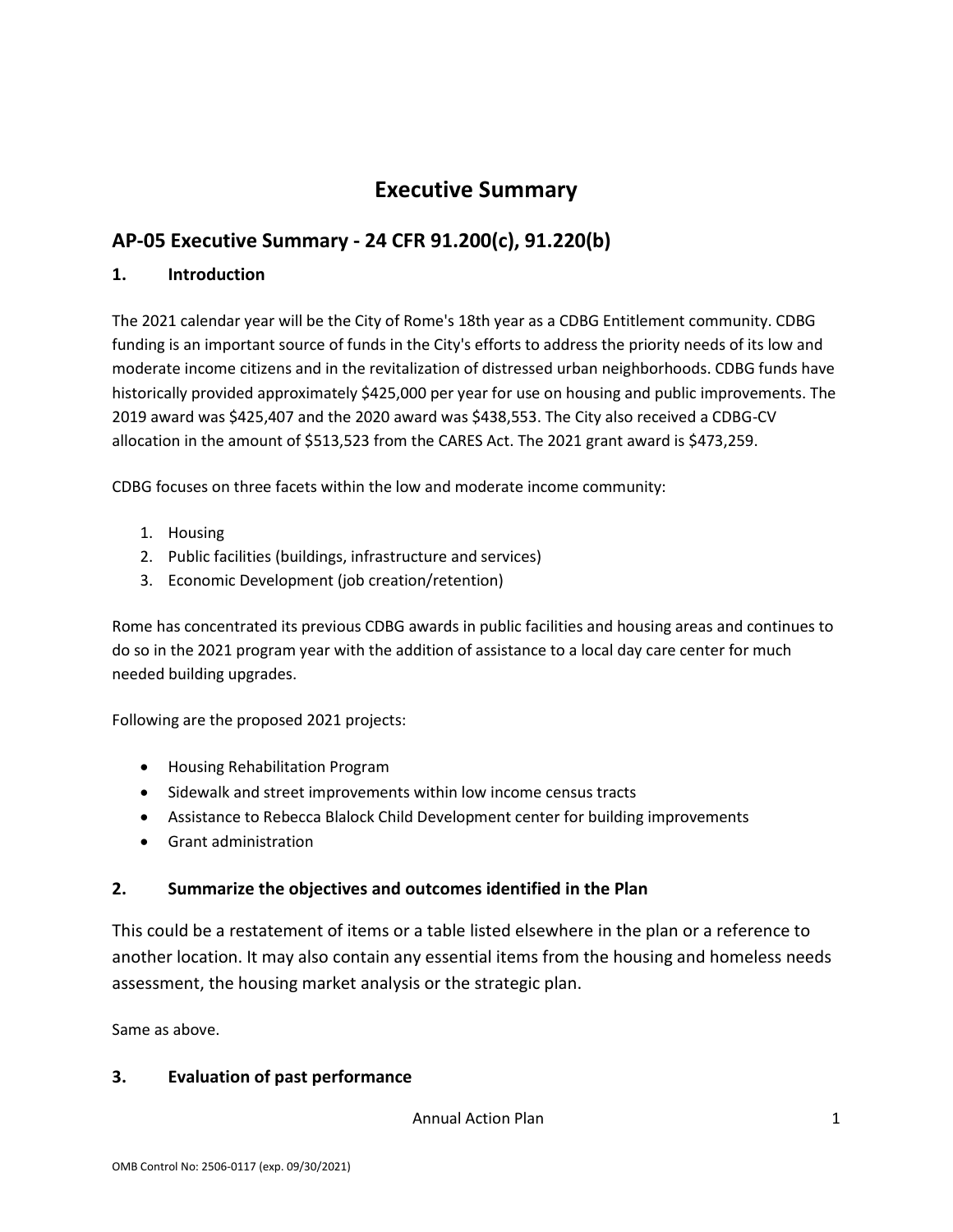This is an evaluation of past performance that helped lead the grantee to choose its goals or projects.

The City of Rome manages a very successful Housing Rehabilitation Program and continues to fund it annually due to the ongoing need. Approximately 7 homes are assisted each year and Community Development staff continues to manage a waiting list for assistance. This program meets a need in the low income community and helps older individuals remain in their homes for a longer period of time. The program was revamped in 2019 from a Minor Repair Program and now provides more assistance per residence. During the pandemic this program was delayed which has affected spending the funds timely.

The sidewalk improvements that continue to take place in the neighborhoods make pedestrian access easier and safer. Many of the sidewalks have fallen into disrepair and these funds allow the sidewalks to be brought up to current standards.

#### **4. Summary of Citizen Participation Process and consultation process**

Summary from citizen participation section of plan.

Regular updates on the CDBG program are made at the Community Development Services Committee meeting that is normally held on the second Tuesday of each month at City Hall. These meetings are open to the public with an agenda posted in advance of the meeting. The meetings are well covered by local media. The City's Citizen Participation Plan requires public input at the Annual Action Plan development stage and at the Consolidated Annual Performance and Evaluation Report. It also requires public notification of any change of 25% or more of the grant awarded in a project or activity and the elimination or addition of a new project/activity.

City staff also meet with two neighborhood groups, the South Rome Redevelopment Corporation and the North Rome Community Action Committee to provide updates and receive input on neighborhood needs.

### **5. Summary of public comments**

This could be a brief narrative summary or reference an attached document from the Citizen Participation section of the Con Plan.

The proposed budget was presented to the Community Development Services Committee (CDSC) on Tuesday, April 13, 2021 for discussion and review (these meetings are advertised and open to the public).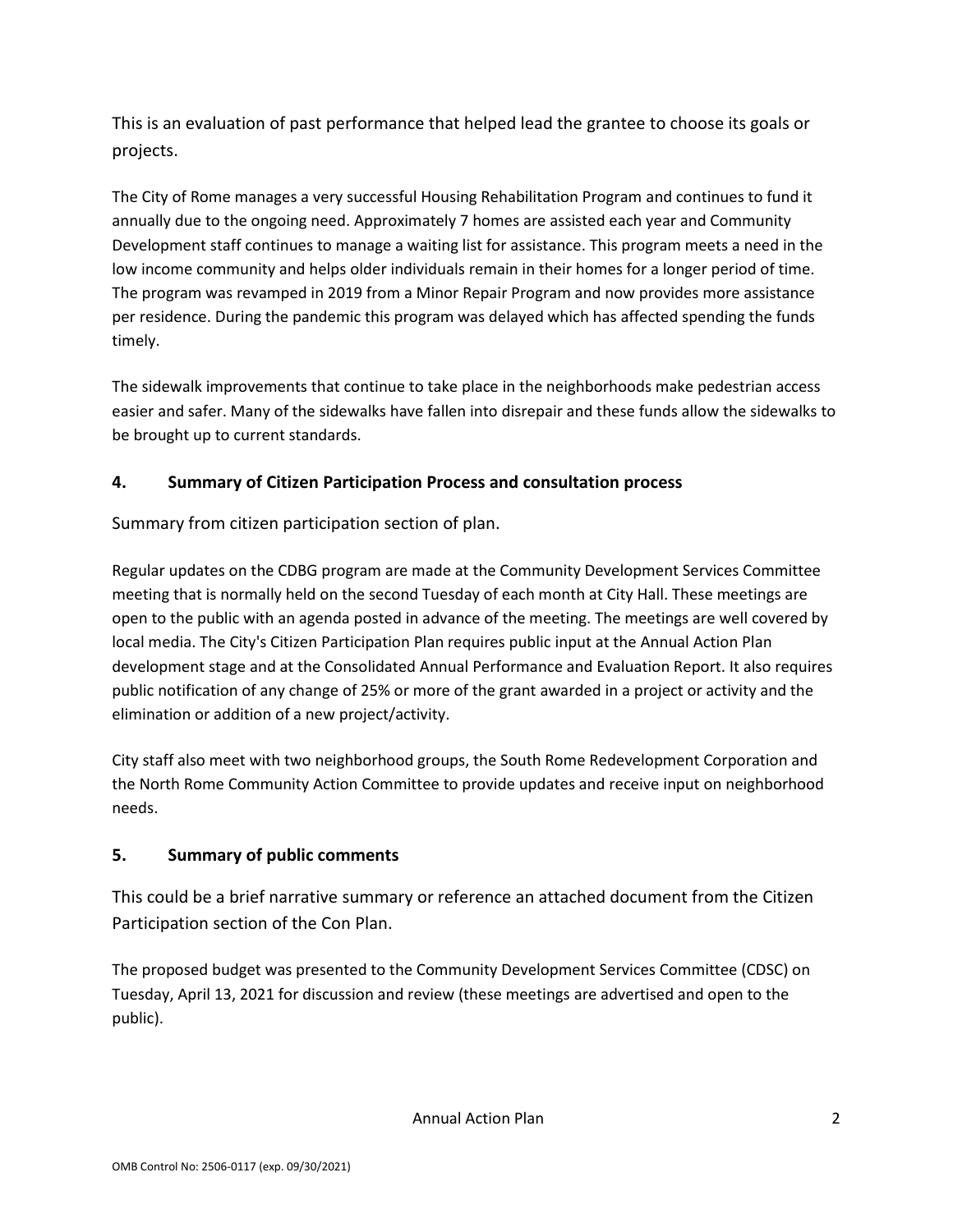A public hearing was held on Thursday, April 15, 2021 to receive further input and the budget was presented to CDSC again on June 8, 2021 for final approval. The Action Plan was completed and put out for a 30 day comment period from 6/28/21 through 7/28/21.

No comments were received.

#### **6. Summary of comments or views not accepted and the reasons for not accepting them**

No comments were received.

#### **7. Summary**

Based on the needs assessment, market analysis, consultations with public agencies and staff of the City of Rome, the City determined that the most appropriate use of its CDBG allocation during the 2021 program year is for public infrastructure improvements (such as sidewalks, curb and gutter, pedestrian safety, ADA compliance, new sidewalks in areas that are in need), public facility improvements, housing rehabilitation (single family) and grant administration. These are goals outlined in the five year 2019- 2023 Consolidated Plan.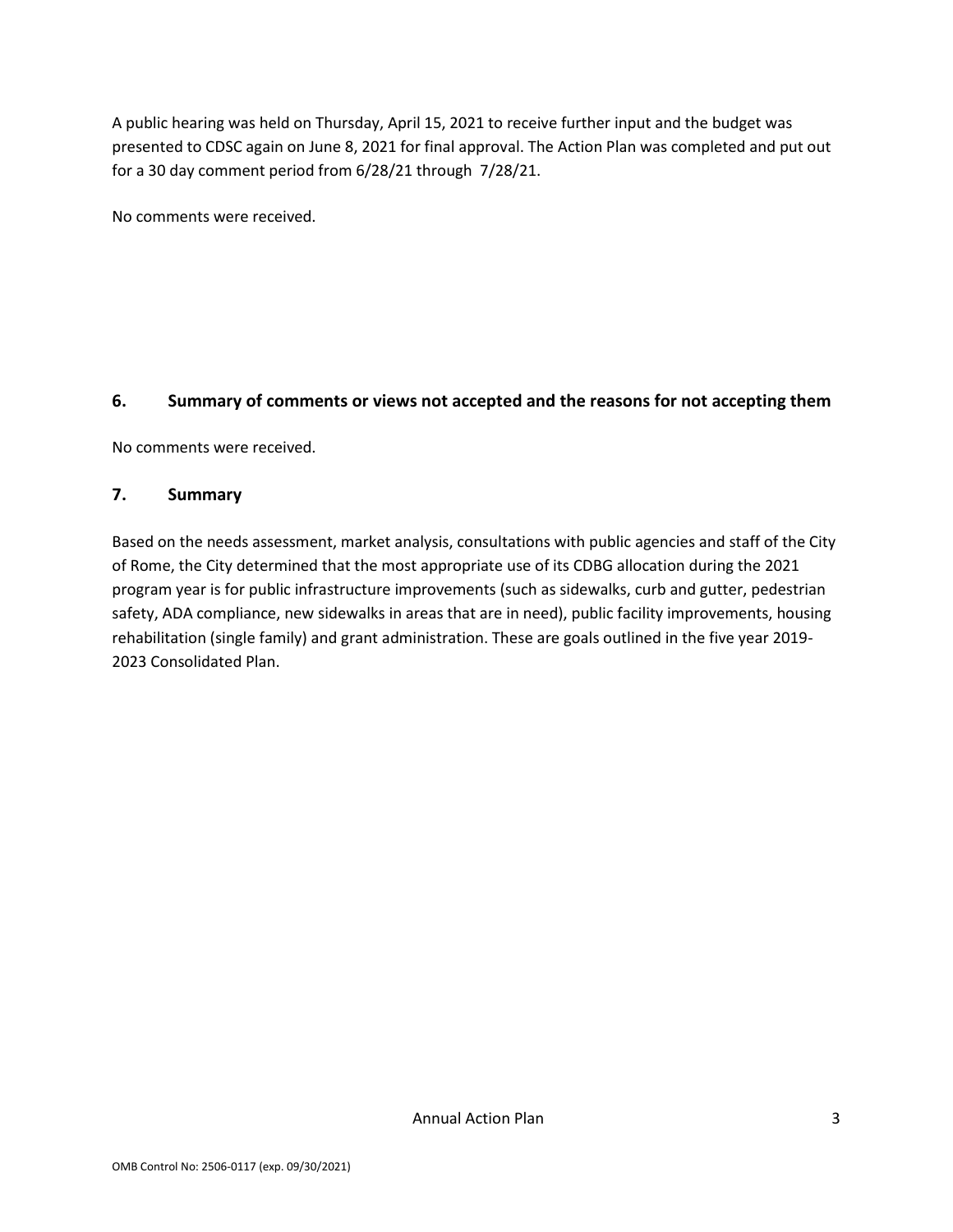### **PR-05 Lead & Responsible Agencies – 91.200(b)**

#### **1. Agency/entity responsible for preparing/administering the Consolidated Plan**

Describe the agency/entity responsible for preparing the Consolidated Plan and those responsible for administration of each grant program and funding source.

| <b>Agency Role</b> | <b>Name</b> | Department/Agency |
|--------------------|-------------|-------------------|
|                    |             |                   |
|                    |             |                   |

**Table 1 – Responsible Agencies**

#### **Narrative (optional)**

The City of Rome Community Development Department is the lead agency within the City of Rome for CDBG administration.

#### **Consolidated Plan Public Contact Information**

Bekki Fox, Community Development Director

City of Rome

P.O. Box 1433

Rome, GA 30162-1433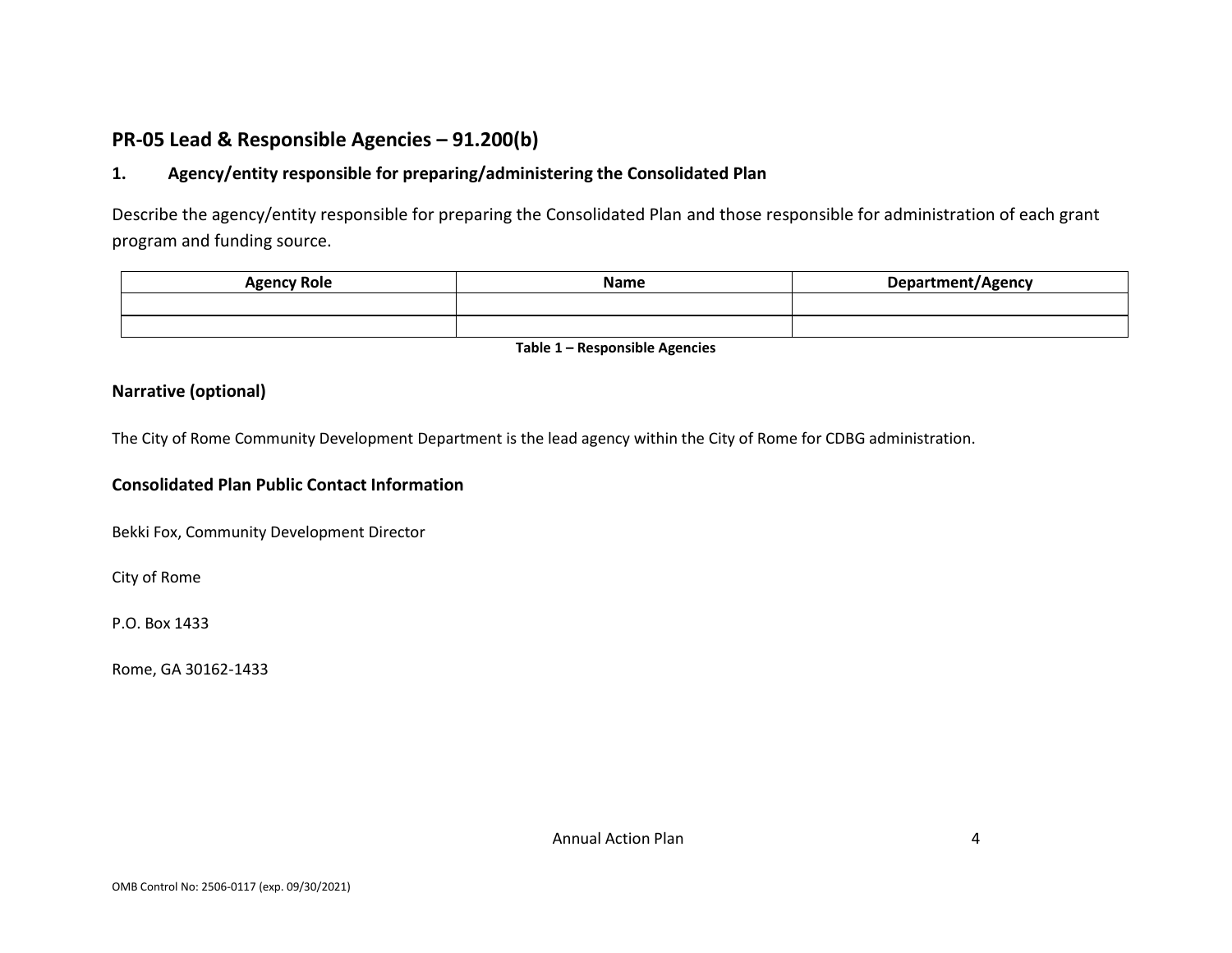## **AP-10 Consultation – 91.100, 91.200(b), 91.215(l)**

#### **1. Introduction**

Three City of Rome Commissioners oversee the Community Development Services Committee and the CDBG Entitlement program. This group is responsible for reviewing and approving the Annual Action Plan each year for use of CDBG funds. This is usually completed in November after an exhaustive look at the needs of the City and its citizens during the period of June-September and after soliciting input from agencies that work in community development and from departments of the City that are knowledgeable about community needs. At times, the actual budget is approved once the exact allocation is known during the following year. The year of 2020 and 2021 were delayed due to the global pandemic but the same process was followed.

This plan was development by the City of Rome's Community Development Department with input from the following:

- City Management
- Elected Officials
- Citizens of the City of Rome
- Rome's Public Works Division
- Rome's Water and Sewer Division
- Rome/Floyd Housing Team
- Rome/Floyd Planning Department
- Rome/Floyd Building Inspection Department
- South Rome Redevelopment Corporation/South Rome Alliance
- Northwest GA Housing Authority
- Non-profit providers

## **Provide a concise summary of the jurisdiction's activities to enhance coordination between public and assisted housing providers and private and governmental health, mental health and service agencies (91.215(l))**

The City of Rome has an affordable housing team with members representing different housing providers in Rome, GA. This housing team was formed in 2009 as part of a State of GA housing initiative called the Georgia Initiative for Community Housing (GICH). The City's team actively participated for three years and has been classified as an alumni team. This allows the team to continue updating the housing plan and attending the twice a year training. This Rome/Floyd Housing Team is made up of City and County staff, realtors, lenders, and non-profits such as Habitat for Humanity, Northwest Georgia Housing Authority, South Rome Redevelopment Corporation and for-profit housing developers that construct assisted housing such as Charles Williams REIC. This team continues to stay in contact and meets on average two times a year or as needed to discuss opportunities as they arise.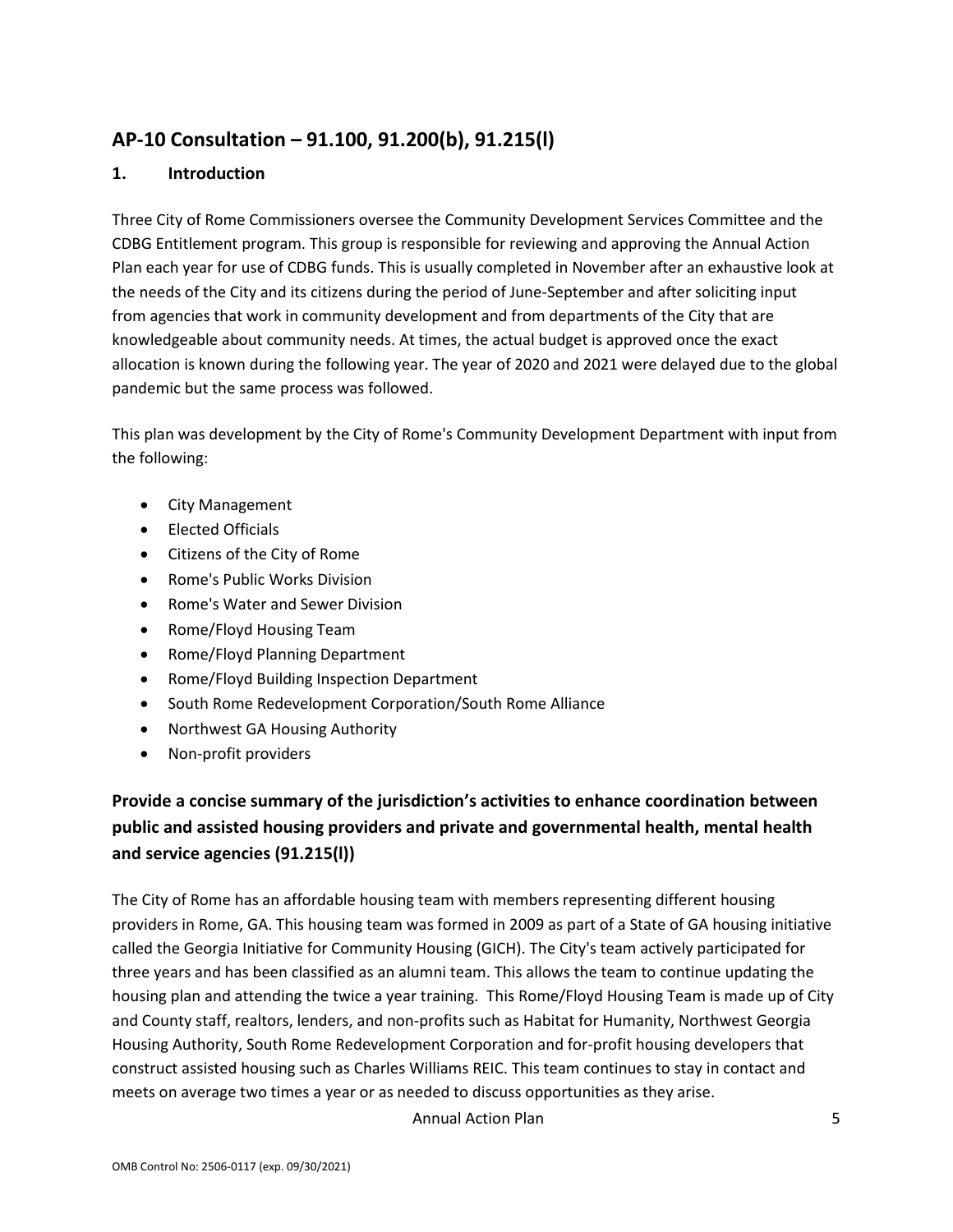## **Describe coordination with the Continuum of Care and efforts to address the needs of homeless persons (particularly chronically homeless individuals and families, families with children, veterans, and unaccompanied youth) and persons at risk of homelessness.**

The City of Rome fall within the Georgia Balance of State Continuum of Care (BoS CoC). The Georgia Department of Community Affairs (DCA) staffs the CoC and allocates Emergency Shelter Grant (ESG) funds acrosee 152 counties statewide to assist with emergency shelter, transitional housing and homeless prevention, outreach, and supportive services. Rome routinely supports local non-profit agencies that seek funding through DCA to assist persons in need, such as those that fall within categories listed above.

## **Describe consultation with the Continuum(s) of Care that serves the jurisdiction's area in determining how to allocate ESG funds, develop performance standards for and evaluate outcomes of projects and activities assisted by ESG funds, and develop funding, policies and procedures for the operation and administration of HMIS**

The City of Rome is not involved in the decision making process regarding which agencies receive funding through the State of Georgia's Continuum of Care Program administered by the Georgia Department of Community Affairs. They have a competitive process and receive more funding requests than can be awarded annually. The following agencies were consulted and currently receive funding through the Georgia Balance of the State Continuum of Care program, or have received funding in the past. Highland Rivers, Action Ministries, Hospitality House for Women, Salvation Army (Rome), and Living Room Inc. Any comments provided by these agencies were considered.

## **2. Describe Agencies, groups, organizations and others who participated in the process and describe the jurisdiction's consultations with housing, social service agencies and other entities**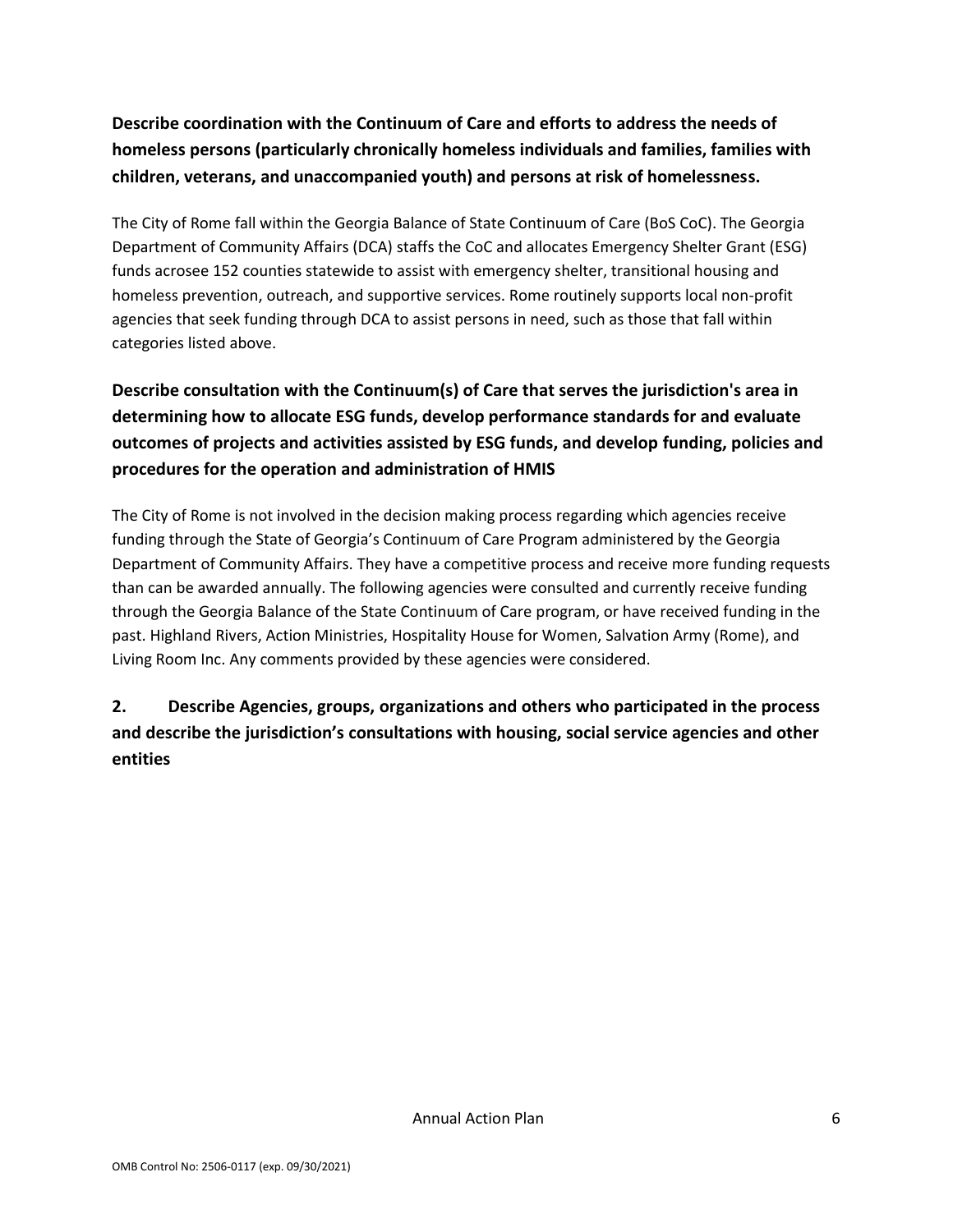| 1 | Agency/Group/Organization                            | Northwest Georgia Housing Authority                                             |  |  |
|---|------------------------------------------------------|---------------------------------------------------------------------------------|--|--|
|   | <b>Agency/Group/Organization Type</b>                | <b>PHA</b>                                                                      |  |  |
|   |                                                      | Services - Housing                                                              |  |  |
|   |                                                      | Services-Children                                                               |  |  |
|   |                                                      | Services-Elderly Persons                                                        |  |  |
|   |                                                      | Services-Persons with Disabilities                                              |  |  |
|   |                                                      | Services-homeless                                                               |  |  |
|   |                                                      | Service-Fair Housing                                                            |  |  |
|   | What section of the Plan was addressed by            | <b>Public Housing Needs</b>                                                     |  |  |
|   | <b>Consultation?</b>                                 |                                                                                 |  |  |
|   | Briefly describe how the Agency/Group/Organization   | The City of Rome and NWGHA work in partnership together to further affordable   |  |  |
|   | was consulted. What are the anticipated outcomes of  | housing in Rome whenever possible. The City and NWGHA are currently             |  |  |
|   | the consultation or areas for improved coordination? | collaborating on a Choice Neighborhood Planning Grant for a portion of the East |  |  |
|   |                                                      | Rome Redevelopment area. Upon completion, this document will be a               |  |  |
|   |                                                      | transformation plan for the neighborhood that addresses housing, blight,        |  |  |
|   |                                                      | economic development, poverty, homelessness, etc.                               |  |  |
| 2 | Agency/Group/Organization                            | South Rome Redevelopment Corporation                                            |  |  |
|   | <b>Agency/Group/Organization Type</b>                | Housing                                                                         |  |  |
|   |                                                      | Services-Education                                                              |  |  |
|   |                                                      | Planning organization                                                           |  |  |
|   |                                                      | Non profit Neighborhood Organization                                            |  |  |
|   | What section of the Plan was addressed by            | <b>Housing Need Assessment</b>                                                  |  |  |
|   | <b>Consultation?</b>                                 | <b>Economic Development</b>                                                     |  |  |
|   |                                                      | Neighborhood needs and Early Education efforts                                  |  |  |

#### **Table 2 – Agencies, groups, organizations who participated**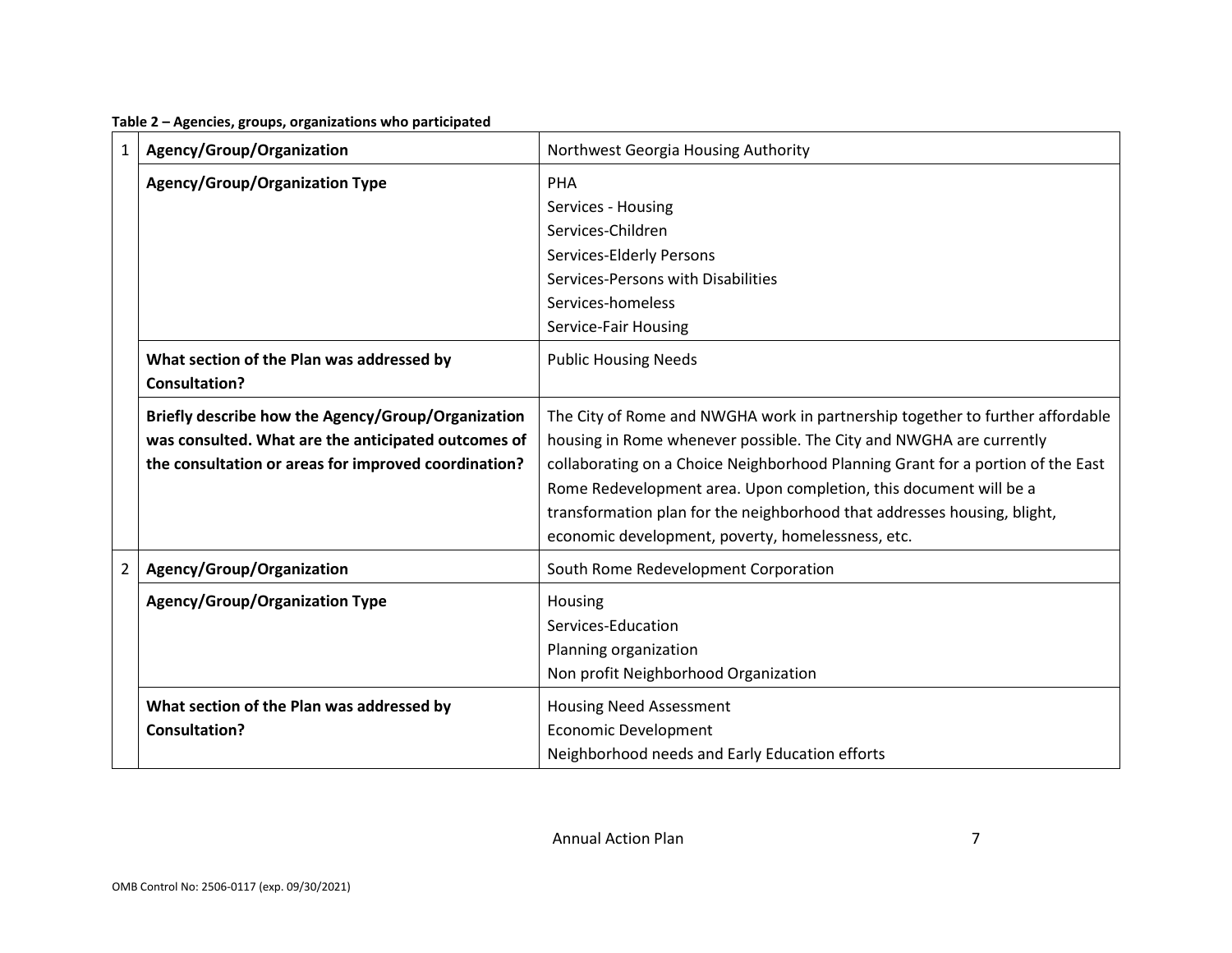|   | Briefly describe how the Agency/Group/Organization<br>was consulted. What are the anticipated outcomes of<br>the consultation or areas for improved coordination? | The Community Development Department staff and the SRRC Executive Director<br>are in regular contact each month regarding the South Rome Redevelopment<br>efforts. The City and SRRC partner together to construct affordable single family<br>housing for income eligible purchasers using HOME funds through a competitive<br>process through the GA Department of Community Affairs and serves on the<br>SRRC early education committee for pre-k 3 efforts, and Housing Development<br>Committee. |
|---|-------------------------------------------------------------------------------------------------------------------------------------------------------------------|-------------------------------------------------------------------------------------------------------------------------------------------------------------------------------------------------------------------------------------------------------------------------------------------------------------------------------------------------------------------------------------------------------------------------------------------------------------------------------------------------------|
| 3 | Agency/Group/Organization                                                                                                                                         | Salvation Army (Rome)                                                                                                                                                                                                                                                                                                                                                                                                                                                                                 |
|   | <b>Agency/Group/Organization Type</b>                                                                                                                             | Services - Housing<br>Services-homeless                                                                                                                                                                                                                                                                                                                                                                                                                                                               |
|   | What section of the Plan was addressed by<br><b>Consultation?</b>                                                                                                 | Homeless Needs - Chronically homeless<br>Homelessness Needs - Veterans                                                                                                                                                                                                                                                                                                                                                                                                                                |
|   | Briefly describe how the Agency/Group/Organization<br>was consulted. What are the anticipated outcomes of<br>the consultation or areas for improved coordination? | This agency was consulted via email.                                                                                                                                                                                                                                                                                                                                                                                                                                                                  |
| 4 | Agency/Group/Organization                                                                                                                                         | <b>Charles Williams REIC</b>                                                                                                                                                                                                                                                                                                                                                                                                                                                                          |
|   | <b>Agency/Group/Organization Type</b>                                                                                                                             | Housing                                                                                                                                                                                                                                                                                                                                                                                                                                                                                               |
|   | What section of the Plan was addressed by<br><b>Consultation?</b>                                                                                                 | <b>Housing Need Assessment</b><br>Homeless Needs - Chronically homeless                                                                                                                                                                                                                                                                                                                                                                                                                               |
|   | Briefly describe how the Agency/Group/Organization<br>was consulted. What are the anticipated outcomes of<br>the consultation or areas for improved coordination? | This agency was contacted in person during a local housing symposium and via<br>email.                                                                                                                                                                                                                                                                                                                                                                                                                |
| 5 | Agency/Group/Organization                                                                                                                                         | Boys and Girls Club of Northwest GA                                                                                                                                                                                                                                                                                                                                                                                                                                                                   |
|   | <b>Agency/Group/Organization Type</b>                                                                                                                             | Services-Children<br>Services-Education                                                                                                                                                                                                                                                                                                                                                                                                                                                               |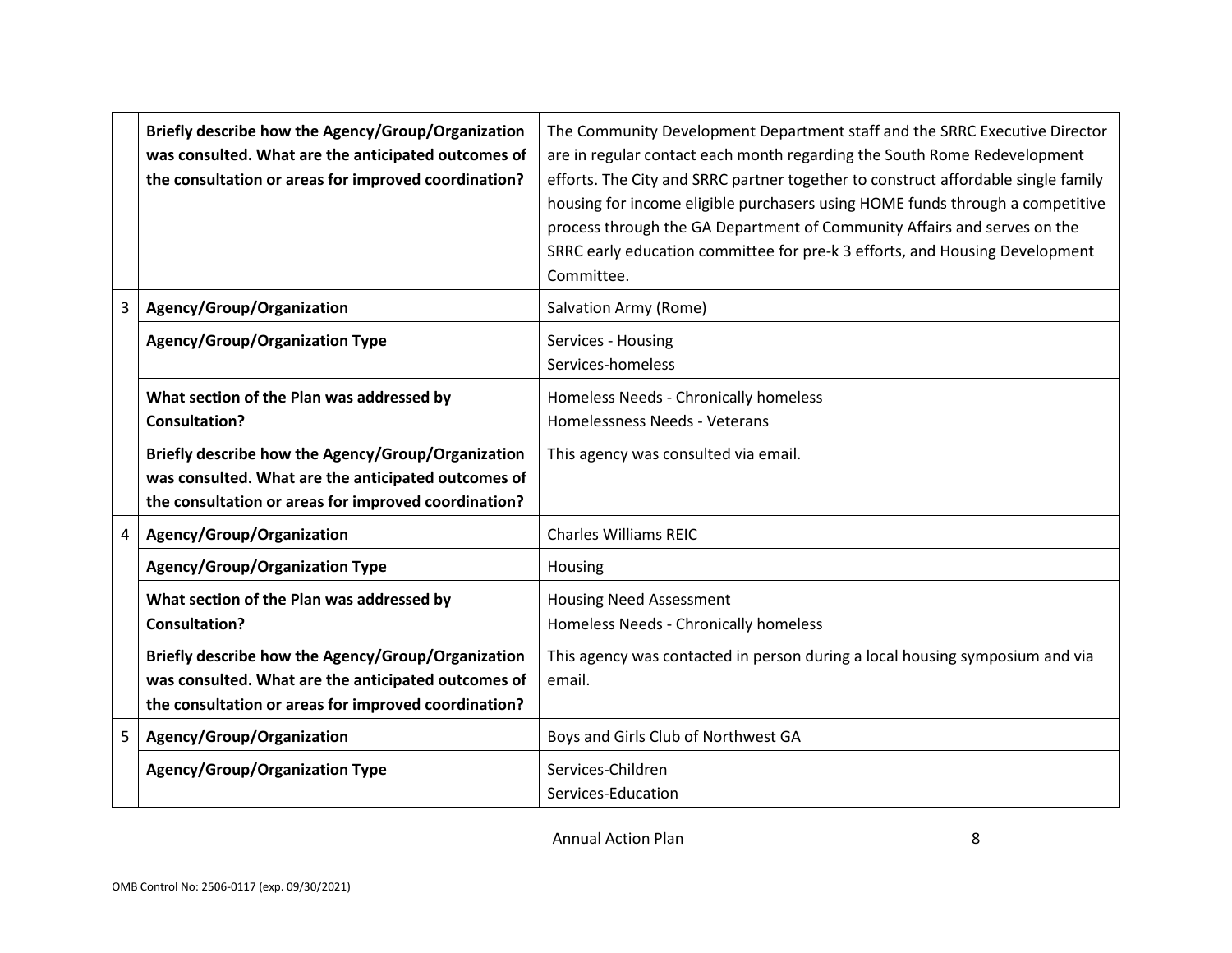|   | What section of the Plan was addressed by<br><b>Consultation?</b>                                                                                                 | <b>Housing Need Assessment</b><br>Homeless Needs - Families with children                                                                                                                                                       |
|---|-------------------------------------------------------------------------------------------------------------------------------------------------------------------|---------------------------------------------------------------------------------------------------------------------------------------------------------------------------------------------------------------------------------|
|   | Briefly describe how the Agency/Group/Organization<br>was consulted. What are the anticipated outcomes of<br>the consultation or areas for improved coordination? | This agency was contacted in person and through email/phone.                                                                                                                                                                    |
| 6 | Agency/Group/Organization                                                                                                                                         | William S. Davies Homeless Shelter                                                                                                                                                                                              |
|   | <b>Agency/Group/Organization Type</b>                                                                                                                             | Housing<br>Services - Housing<br>Services-Children<br>Services-Elderly Persons<br>Services-Persons with Disabilities<br>Services-homeless<br>Service-Fair Housing                                                               |
|   | What section of the Plan was addressed by<br><b>Consultation?</b>                                                                                                 | <b>Housing Need Assessment</b><br>Homeless Needs - Chronically homeless<br>Homeless Needs - Families with children<br>Homelessness Needs - Veterans<br>Homelessness Needs - Unaccompanied youth<br><b>Homelessness Strategy</b> |
|   | Briefly describe how the Agency/Group/Organization<br>was consulted. What are the anticipated outcomes of<br>the consultation or areas for improved coordination? | This agency was contacted in person, via email and by phone.                                                                                                                                                                    |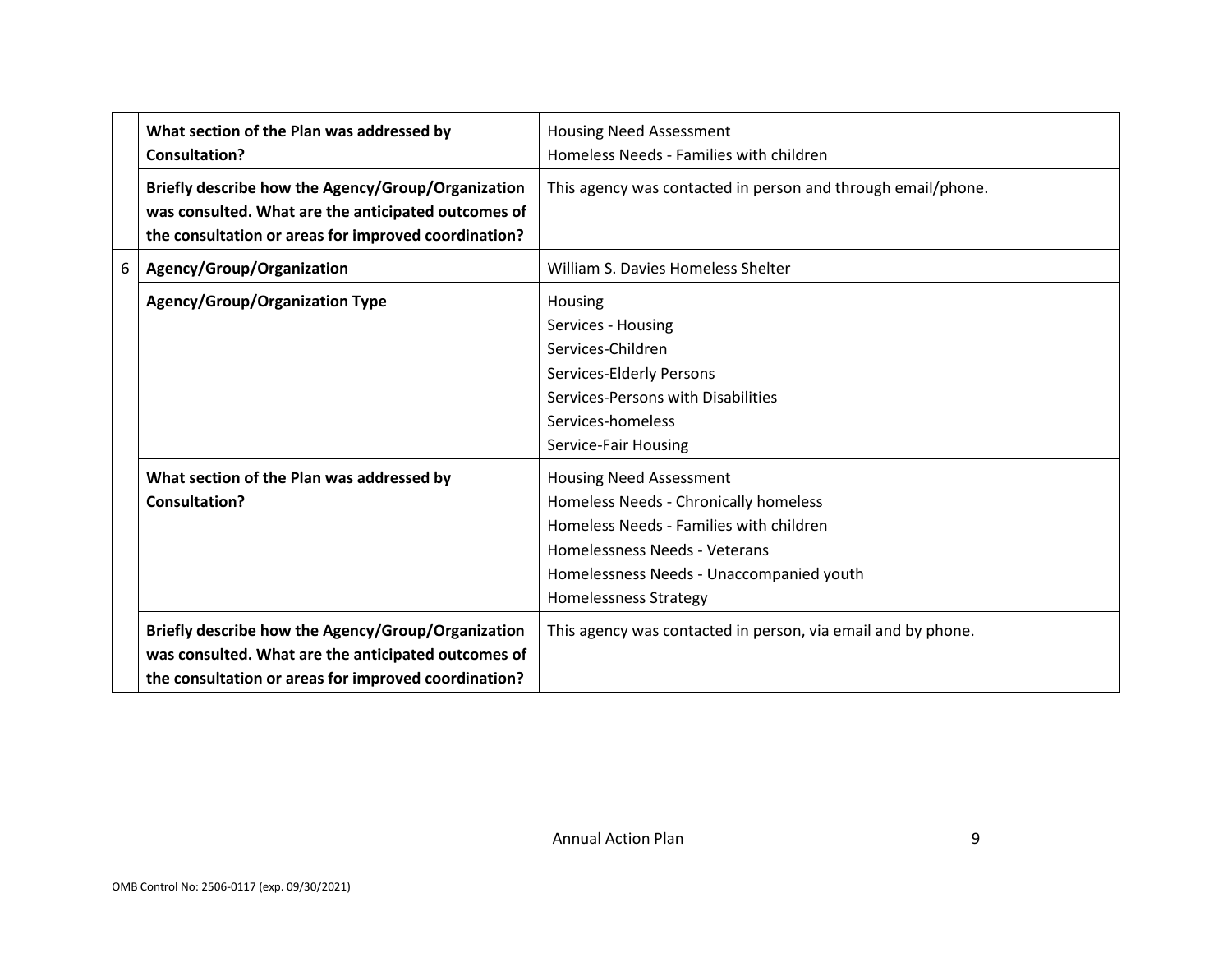| Agency/Group/Organization                            | Northwest Georgia Regional Commission                     |  |  |
|------------------------------------------------------|-----------------------------------------------------------|--|--|
| <b>Agency/Group/Organization Type</b>                | Housing                                                   |  |  |
|                                                      | Services-Employment                                       |  |  |
|                                                      | Services - Broadband Internet Service Providers           |  |  |
|                                                      | Services - Narrowing the Digital Divide                   |  |  |
| What section of the Plan was addressed by            | <b>Housing Need Assessment</b>                            |  |  |
| Consultation?                                        | Non-Homeless Special Needs                                |  |  |
|                                                      | <b>Economic Development</b>                               |  |  |
| Briefly describe how the Agency/Group/Organization   | This agency was contacted in person, via phone and email. |  |  |
| was consulted. What are the anticipated outcomes of  |                                                           |  |  |
| the consultation or areas for improved coordination? |                                                           |  |  |

#### **Identify any Agency Types not consulted and provide rationale for not consulting**

Efforts were made to consult as broad a group of community stakeholders as possible. No agency types were excluded from participation.

#### **Other local/regional/state/federal planning efforts considered when preparing the Plan**

| Name of Plan                                | <b>Lead Organization</b>                             | How do the goals of your Strategic Plan overlap with the goals of each plan?                |
|---------------------------------------------|------------------------------------------------------|---------------------------------------------------------------------------------------------|
|                                             |                                                      | The DCA provides homeless McKinney Vento Act funds to agencies in Rome through the          |
| Continuum of Care<br>City of Rome and Floyd | Georgia Department<br>of Community<br><b>Affairs</b> | Balance of State Continuum of Care. These funds assist with emergency shelter, transitional |
|                                             |                                                      | housing, homelessness prevention, and outreach. Point in time homeless counts prepared      |
|                                             |                                                      | by the Continuum of Care are reported in the Needs Assessment.                              |
|                                             | Rome/Floyd                                           | Economic Development; Public facility needs (street/sidewalk, infrastructure                |
| <b>County Comprehensive</b>                 | Planning                                             |                                                                                             |
| Plan                                        | Department                                           | improvements); Housing                                                                      |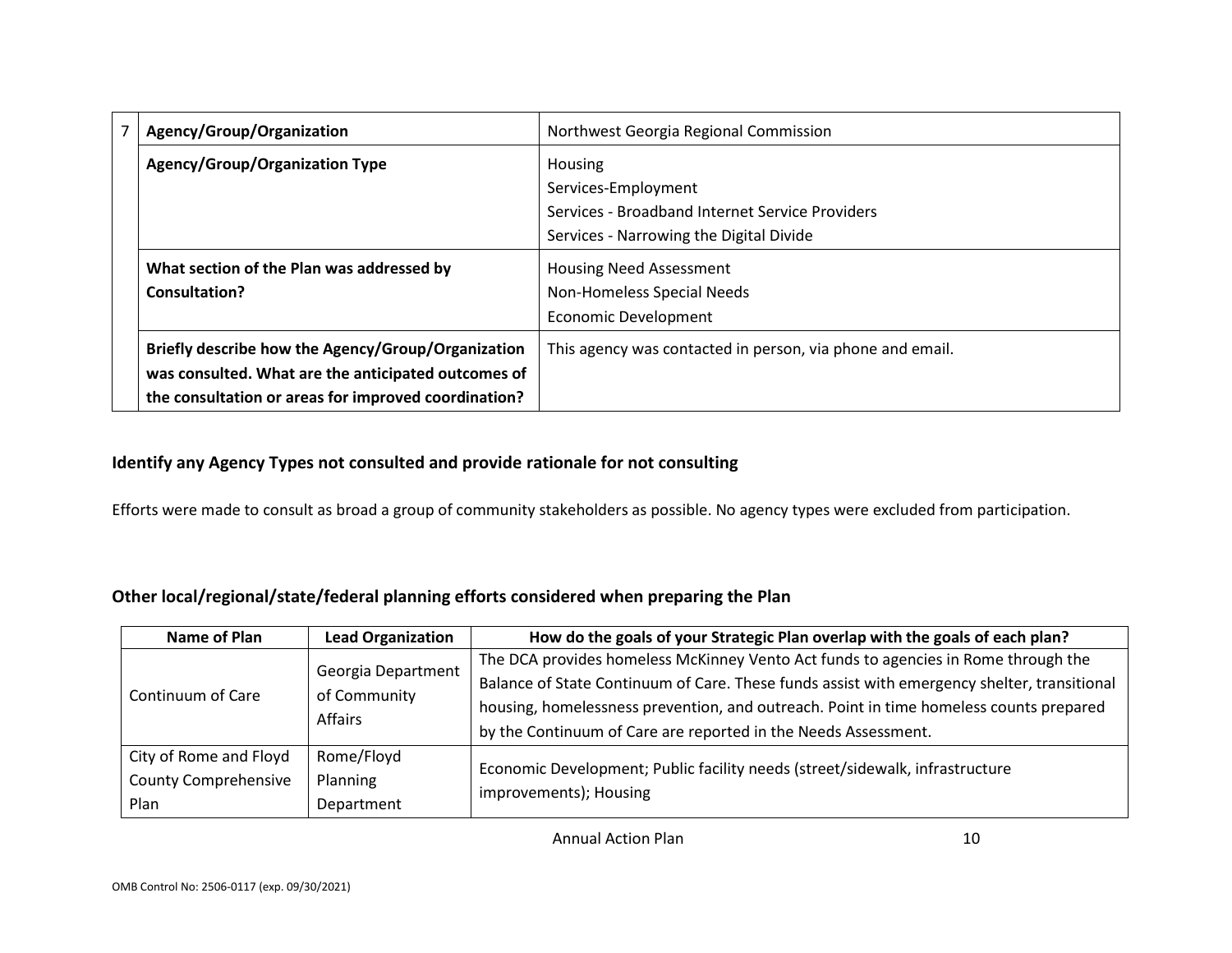| Name of Plan                                             | <b>Lead Organization</b>                      | How do the goals of your Strategic Plan overlap with the goals of each plan?                                              |
|----------------------------------------------------------|-----------------------------------------------|---------------------------------------------------------------------------------------------------------------------------|
| The Rome/Floyd County<br>Plan for Quality Housing        | Rome Community<br>Development<br>Department   | Promote rehabilitation of substandard owner occupied housing units; promote construction<br>of affordable housing options |
| City of Rome Analysis of<br>Impediments to Fair<br>Housi | City of Rome<br>Community<br>Development      | Impediments identified will be addressed during plan period                                                               |
| Rome-Floyd 2020 III<br>Community & Economic<br>Strategy  | <b>Greater Rome</b><br>Chamber of<br>Commerce | Building vibrant, diverse and healthy communities                                                                         |

**Table 3 – Other local / regional / federal planning efforts**

#### **Narrative (optional)**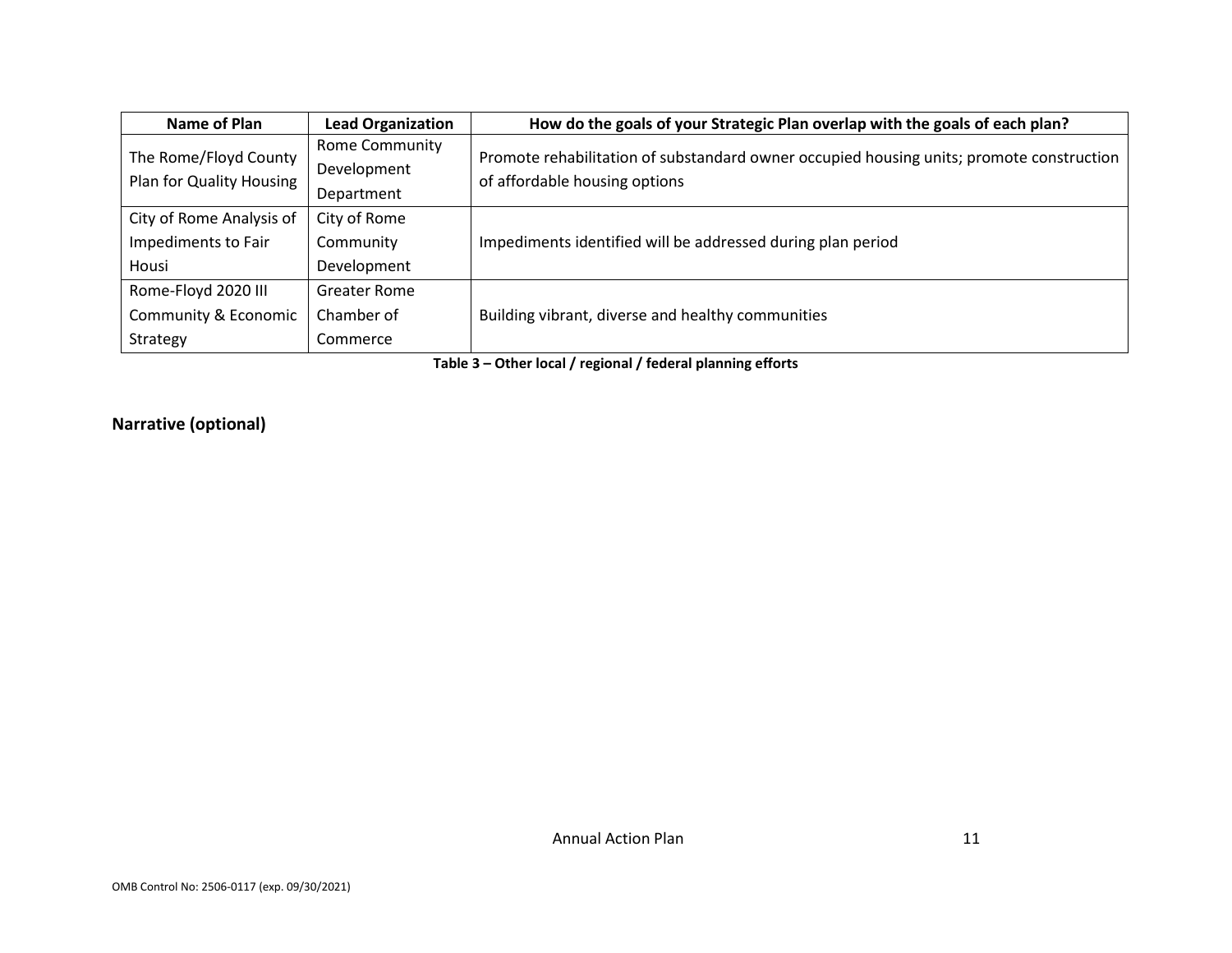### **AP-12 Participation – 91.105, 91.200(c)**

#### **1. Summary of citizen participation process/Efforts made to broaden citizen participation Summarize citizen participation process and how it impacted goal-setting**

A public meeting was held on April 15, 2021 where the proposed 2021 CDBG Action Plan and budget were discussed. The proposed Action Plan was also discussed at the Community Development Services Committee meetings on April 13, 2021 and June 8, 2021 which were open to the public.

A 30 day public comment period was held from June 28, 2021 through July 28, 2021.

Goal setting took place during the Consolidated Plan period (for plan 2019-2023), the 2021 Action Plan was put into action to complete goals already identified.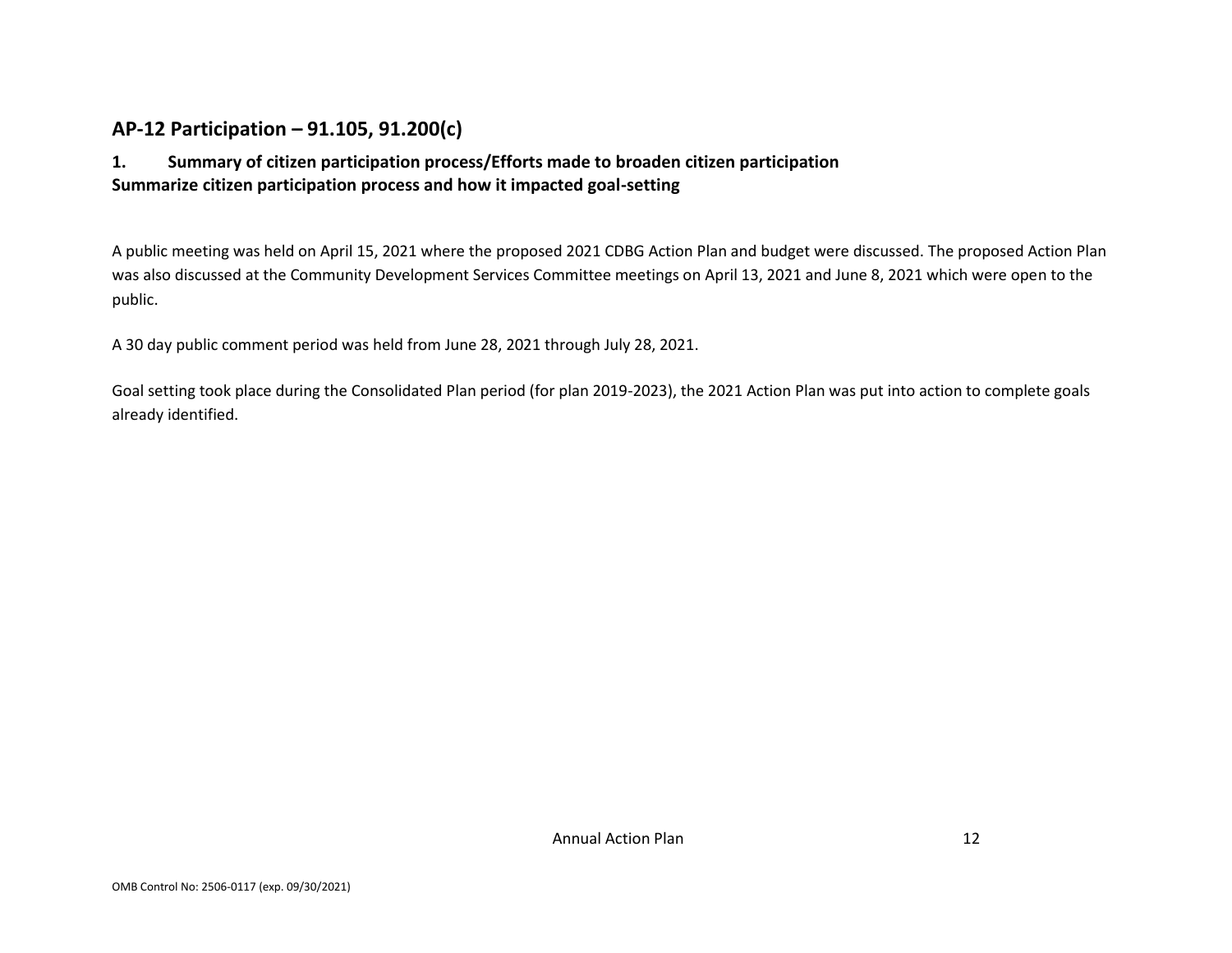#### **Citizen Participation Outreach**

| Sort Order | <b>Mode of Outreach</b> | <b>Target of Outreach</b> | Summary of                | Summary of           | <b>Summary of comments</b> | URL (If     |
|------------|-------------------------|---------------------------|---------------------------|----------------------|----------------------------|-------------|
|            |                         |                           | response/attendance       | comments received    | not accepted               | applicable) |
|            |                         |                           |                           |                      | and reasons                |             |
|            |                         |                           | April 13, 2021            |                      |                            |             |
|            |                         |                           | Community                 |                      |                            |             |
|            |                         |                           | Development               | The committee was    |                            |             |
|            |                         |                           | <b>Services Committee</b> | in favor of moving   |                            |             |
|            |                         | Non-                      | meeting. The agenda       | forward with the     | No comments were           |             |
| 1          | <b>Public Meeting</b>   | targeted/broad            | posted in advance of      | draft activities and | rejected.                  |             |
|            |                         | community                 | the meeting. City         | budget through the   |                            |             |
|            |                         |                           | staff, Rome City          | public input and     |                            |             |
|            |                         |                           | Commissioners and         | comment phase.       |                            |             |
|            |                         |                           | the news media were       |                      |                            |             |
|            |                         |                           | in attendance.            |                      |                            |             |
|            |                         |                           | A public hearing was      |                      |                            |             |
|            |                         |                           | held on Thursday,         |                      |                            |             |
|            |                         |                           | April 15, 2021 to         |                      |                            |             |
|            |                         |                           | receive input and         |                      |                            |             |
|            |                         |                           | comments on               |                      |                            |             |
|            |                         | Non-                      | proposed activities       |                      |                            |             |
| 2          | <b>Public Hearing</b>   | targeted/broad            | for the 2021 Action       | No comments were     | No comments were           |             |
|            |                         | community                 | Plan. The hearing was     | received.            | received.                  |             |
|            |                         |                           | advertised in the         |                      |                            |             |
|            |                         |                           | <b>Rome News Tribune</b>  |                      |                            |             |
|            |                         |                           | on April 13, 2021.        |                      |                            |             |
|            |                         |                           | City staff was in         |                      |                            |             |
|            |                         |                           | attendance.               |                      |                            |             |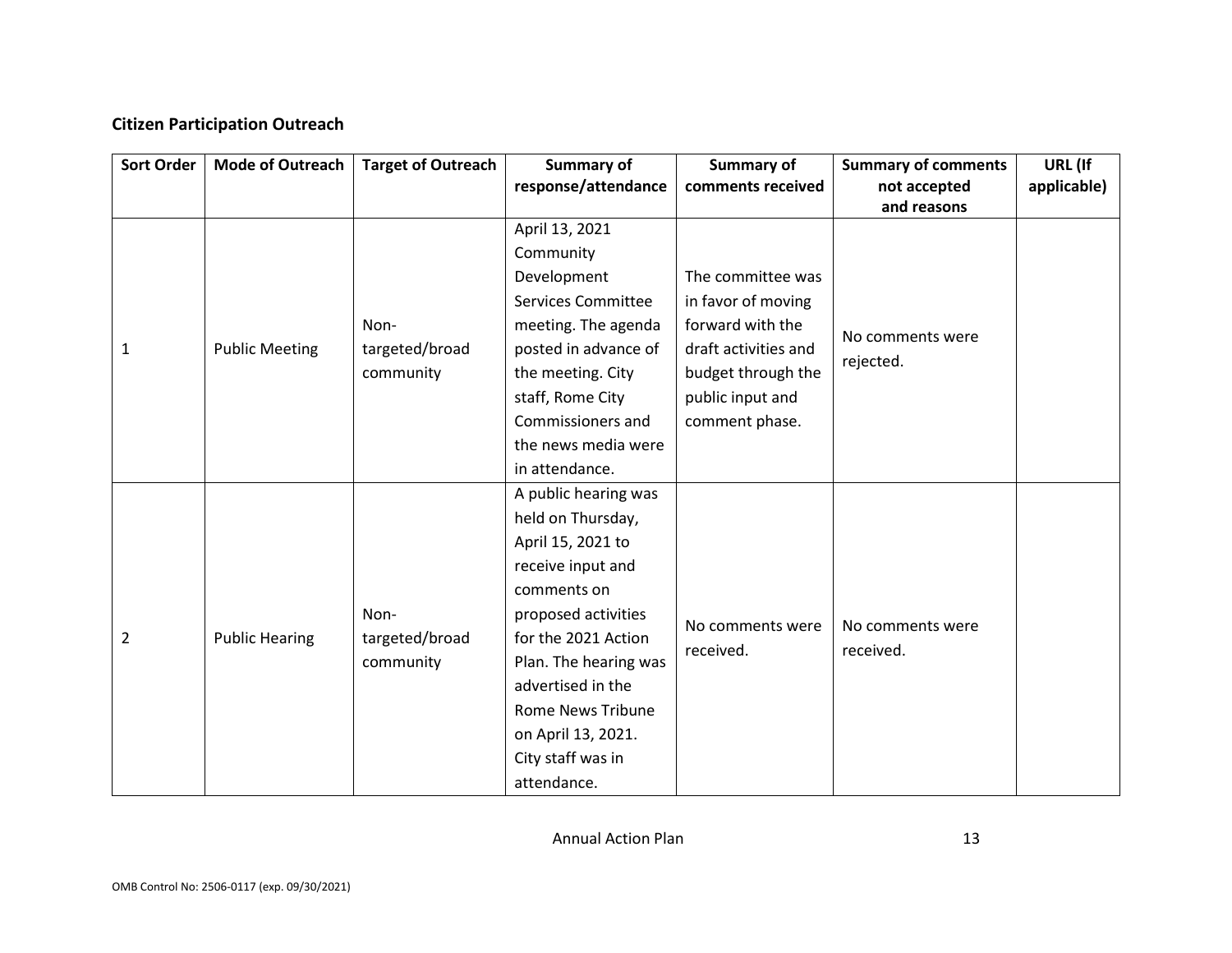| <b>Sort Order</b> | <b>Mode of Outreach</b> | <b>Target of Outreach</b> | Summary of                    | <b>Summary of</b>   | <b>Summary of comments</b> | URL (If     |
|-------------------|-------------------------|---------------------------|-------------------------------|---------------------|----------------------------|-------------|
|                   |                         |                           | response/attendance           | comments received   | not accepted               | applicable) |
|                   |                         |                           |                               |                     | and reasons                |             |
|                   |                         |                           | June 8, 2021                  |                     |                            |             |
|                   |                         |                           | Community                     |                     |                            |             |
|                   |                         |                           | Development                   |                     |                            |             |
|                   |                         |                           | <b>Services Committee</b>     | The committee was   |                            |             |
|                   |                         | Non-                      | meeting. The agenda           | in favor of the     | No comments                |             |
| 3                 | <b>Public Meeting</b>   | targeted/broad            | posted in advance of          | activities proposed | received.                  |             |
|                   |                         | community                 | the meeting. City             | and approved the    |                            |             |
|                   |                         |                           | staff, Rome City              | plan and budget.    |                            |             |
|                   |                         |                           | Commissioners and             |                     |                            |             |
|                   |                         |                           | the news media were           |                     |                            |             |
|                   |                         |                           | in attendance.                |                     |                            |             |
|                   |                         |                           | A public notice that          |                     |                            |             |
|                   |                         |                           | summarized the                |                     |                            |             |
|                   |                         |                           | proposed 2021 CDBG            |                     |                            |             |
|                   |                         |                           | <b>Action Plan activities</b> |                     |                            |             |
|                   |                         |                           | and budget was                |                     |                            |             |
|                   |                         |                           | published in the              |                     |                            |             |
|                   |                         | Non-                      | <b>Rome News Tribune</b>      |                     |                            |             |
| 4                 | Newspaper Ad            | targeted/broad            | on June 28, 2021, on          |                     |                            |             |
|                   |                         | community                 | the City of Rome's            |                     |                            |             |
|                   |                         |                           | social media sites and        |                     |                            |             |
|                   |                         |                           | on the City of Rome           |                     |                            |             |
|                   |                         |                           | website. Comments             |                     |                            |             |
|                   |                         |                           | were taken during a           |                     |                            |             |
|                   |                         |                           | 30 day comment                |                     |                            |             |
|                   |                         |                           | period.                       |                     |                            |             |

**Table 4 – Citizen Participation Outreach**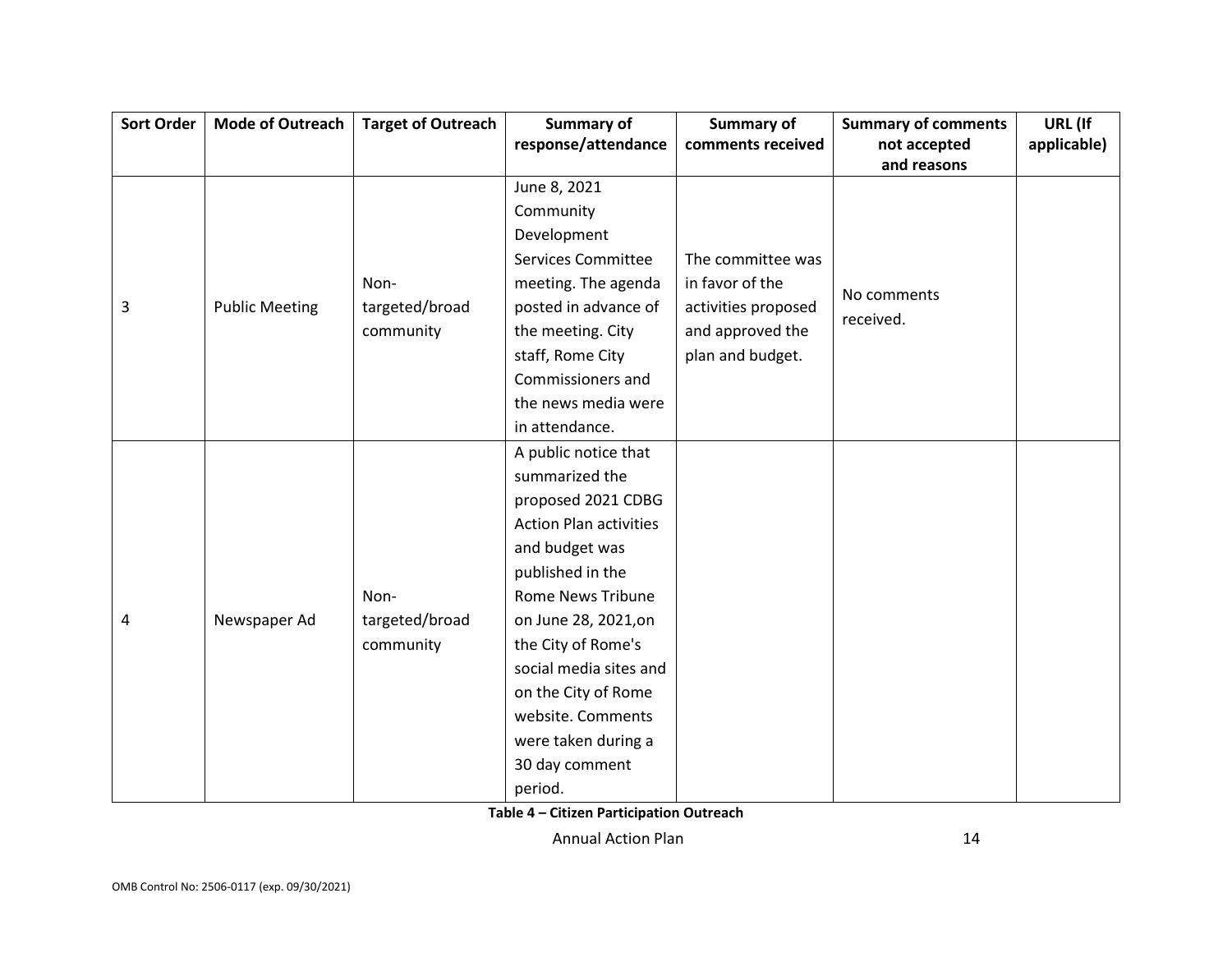## **Expected Resources**

## **AP-15 Expected Resources – 91.220(c)(1,2)**

#### **Introduction**

The City anticipates that the only funds available during program year 2021 for the selected CDBG projects will be CDBG funds. These funds will be used for the design and construction of sidewalks and improved walkways located in LMI Census tracts, housing rehabilitation for income eligible households, building upgrades to the Rebecca Blaylock Child Development Center, and administration/planning activities.

#### **Anticipated Resources**

| Program     | Source of    | <b>Uses of Funds</b>   |                    | <b>Expected Amount Available Year 1</b> |                   |         | <b>Expected</b>                | <b>Narrative Description</b>         |
|-------------|--------------|------------------------|--------------------|-----------------------------------------|-------------------|---------|--------------------------------|--------------------------------------|
|             | <b>Funds</b> |                        | Annual             | Program                                 | <b>Prior Year</b> | Total:  | Amount                         |                                      |
|             |              |                        | <b>Allocation:</b> | Income:                                 | <b>Resources:</b> | Ş       | <b>Available</b>               |                                      |
|             |              |                        |                    | Ş.                                      |                   |         | <b>Remainder</b><br>of ConPlan |                                      |
|             |              |                        |                    |                                         |                   |         |                                |                                      |
| <b>CDBG</b> | public -     | Acquisition            |                    |                                         |                   |         |                                | The City of Rome estimates receiving |
|             | federal      | Admin and              |                    |                                         |                   |         |                                | approximately \$425,000 each year in |
|             |              | Planning               |                    |                                         |                   |         |                                | CDBG funds to allocate to approved   |
|             |              | Economic               |                    |                                         |                   |         |                                | projects.                            |
|             |              | Development            |                    |                                         |                   |         |                                |                                      |
|             |              | Housing                |                    |                                         |                   |         |                                |                                      |
|             |              | Public                 |                    |                                         |                   |         |                                |                                      |
|             |              | Improvements           |                    |                                         |                   |         |                                |                                      |
|             |              | <b>Public Services</b> | 473,259            | 0                                       | 0                 | 473,259 | 787,000                        |                                      |

**Table 5 - Expected Resources – Priority Table**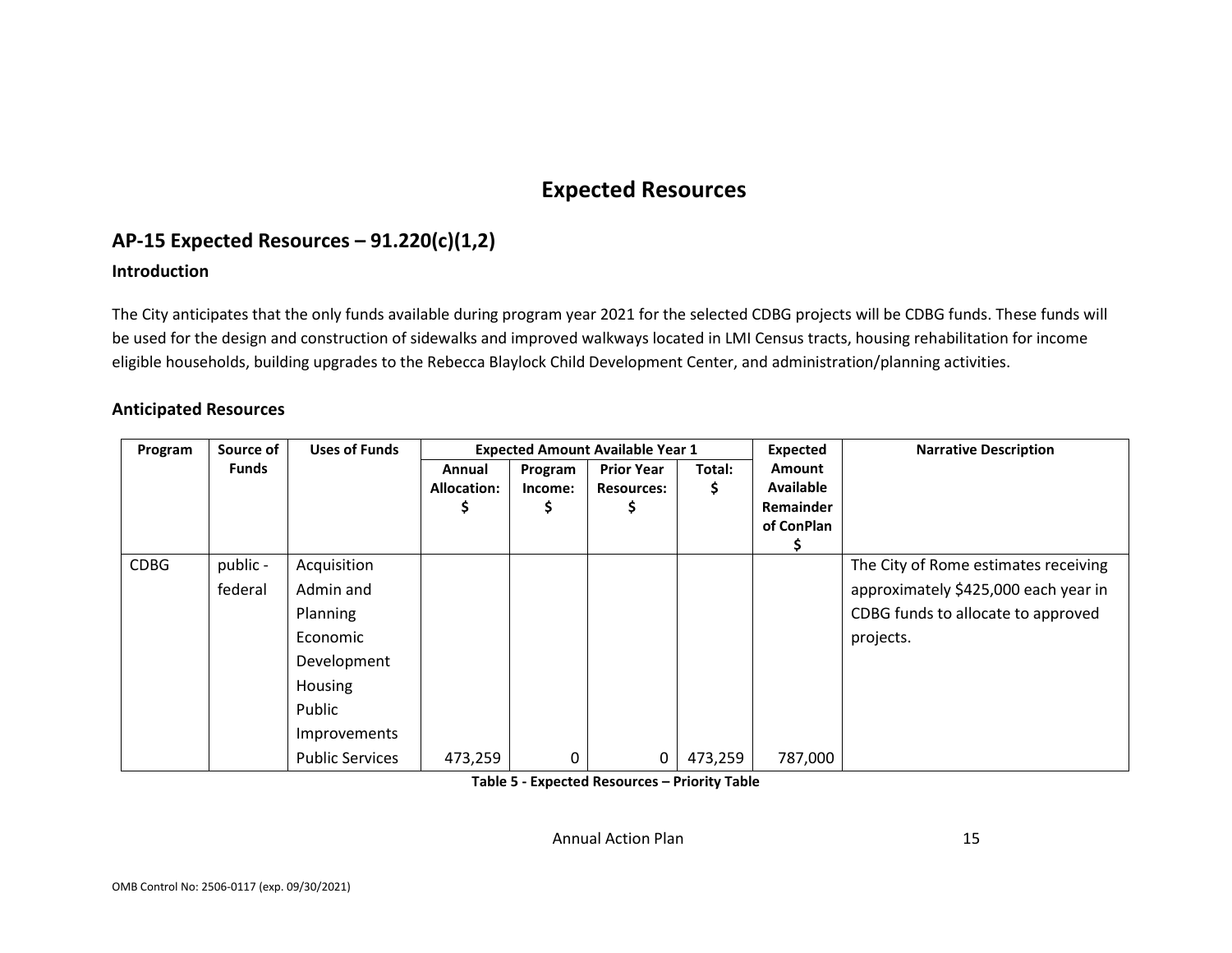## **Explain how federal funds will leverage those additional resources (private, state and local funds), including a description of how matching requirements will be satisfied**

For 2021, CDBG funds will not be leveraged with other City, State or Federal funds. There are no matching requirements for the CDBG program.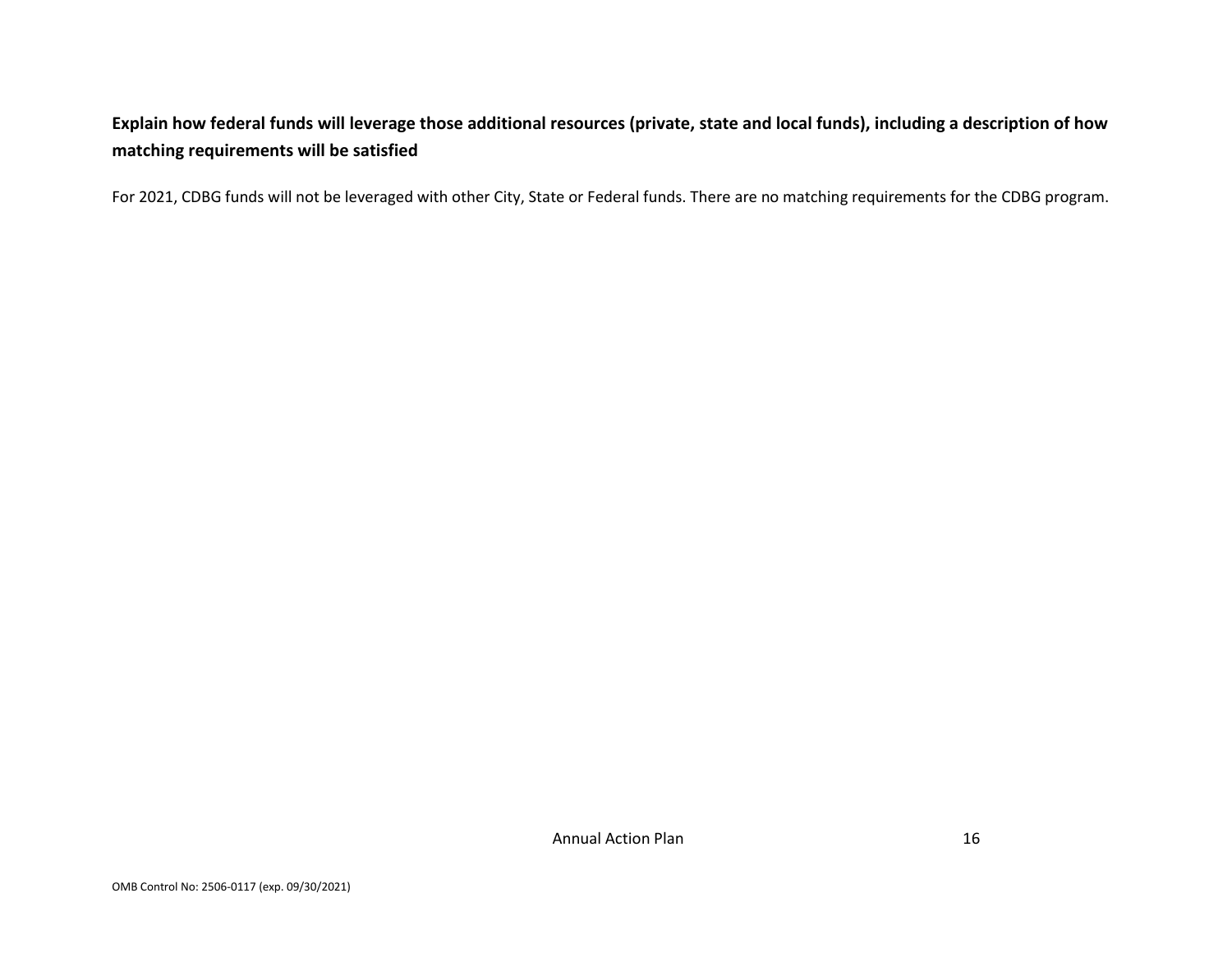### **If appropriate, describe publically owned land or property located within the jurisdiction that may be used to address the needs identified in the plan**

The proposed street and sidewalk improvements will take place in the current public right-of-way, meaning land acquisition is not anticipated.

#### **Discussion**

For 2021, CDBG funds will not be leveraged with other City, State or Federal funds. There are no matching requirements for the CDBG program.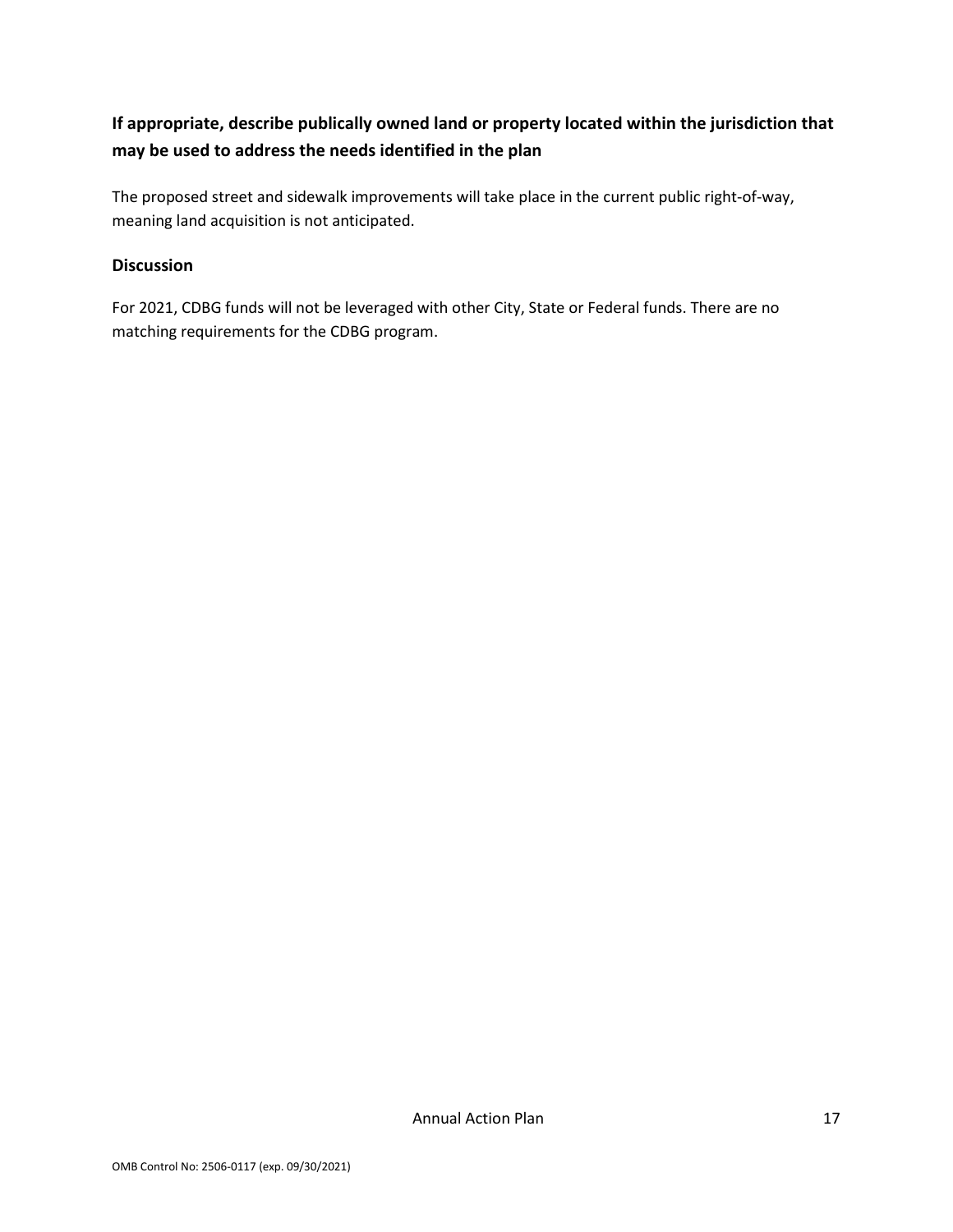## **Annual Goals and Objectives**

## **AP-20 Annual Goals and Objectives**

#### **Goals Summary Information**

| Sort           | <b>Goal Name</b>       | <b>Start</b> | End  | Category                  | Geographic           | <b>Needs Addressed</b> | <b>Funding</b> | <b>Goal Outcome Indicator</b>     |
|----------------|------------------------|--------------|------|---------------------------|----------------------|------------------------|----------------|-----------------------------------|
| Order          |                        | Year         | Year |                           | Area                 |                        |                |                                   |
|                | <b>Public Facility</b> | 2019         | 2023 | Non-Housing               | 51% and              | <b>Public Facility</b> | CDBG:          | Public Facility or Infrastructure |
|                | Improvements           |              |      | Community                 | greater LMI          | and                    | \$299,259      | Activities other than             |
|                |                        |              |      | Development               | <b>Census Tracts</b> | Infrastructure         |                | Low/Moderate Income Housing       |
|                |                        |              |      |                           |                      |                        |                | Benefit: 2000 Persons Assisted    |
| $\overline{2}$ | Housing                | 2019         | 2023 | Affordable                | City-wide            | Housing                | CDBG:          | <b>Homeowner Housing</b>          |
|                | Rehabilitation         |              |      | Housing                   | Effort               | <b>Rehabilitation</b>  | \$90,000       | Rehabilitated: 7 Household        |
|                |                        |              |      |                           |                      |                        |                | <b>Housing Unit</b>               |
| $\overline{4}$ | <b>Grant Planning</b>  | 2019         | 2023 | Affordable                | City-wide            | Housing                | CDBG:          | Other: 4 Other                    |
|                | and                    |              |      | Housing                   | Effort               | <b>Rehabilitation</b>  | \$84,000       |                                   |
|                | Administration         |              |      | Non-Housing               |                      | <b>Public Facility</b> |                |                                   |
|                |                        |              |      | Community                 |                      | and                    |                |                                   |
|                |                        |              |      | Development               |                      | Infrastructure         |                |                                   |
|                |                        |              |      | <b>CV-Public Services</b> |                      |                        |                |                                   |

**Table 6 – Goals Summary**

**Goal Descriptions**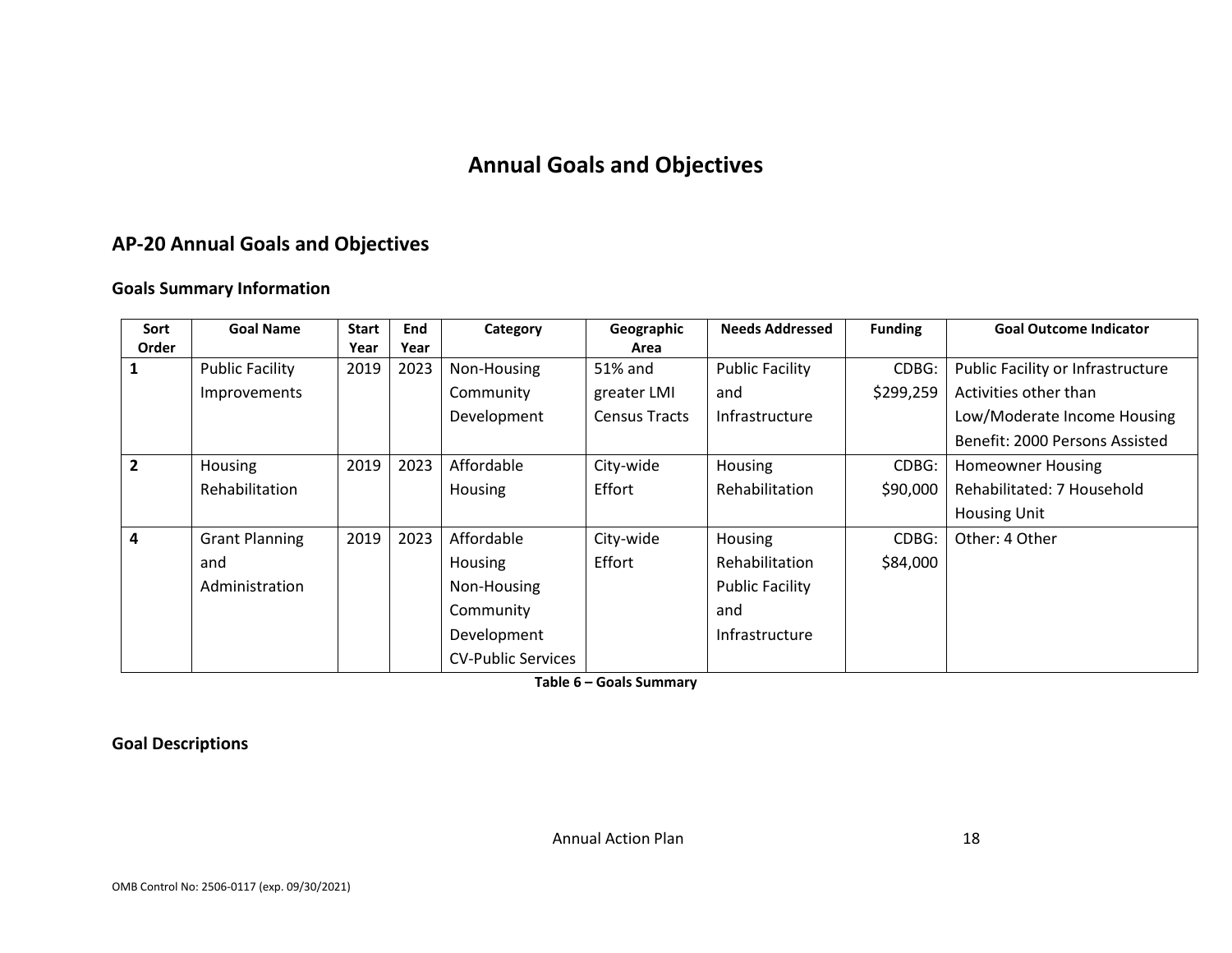|   | <b>Goal Name</b>        | <b>Public Facility Improvements</b>      |
|---|-------------------------|------------------------------------------|
|   | <b>Goal Description</b> |                                          |
|   | <b>Goal Name</b>        | <b>Housing Rehabilitation</b>            |
|   | <b>Goal Description</b> |                                          |
| 4 | <b>Goal Name</b>        | <b>Grant Planning and Administration</b> |
|   | <b>Goal Description</b> |                                          |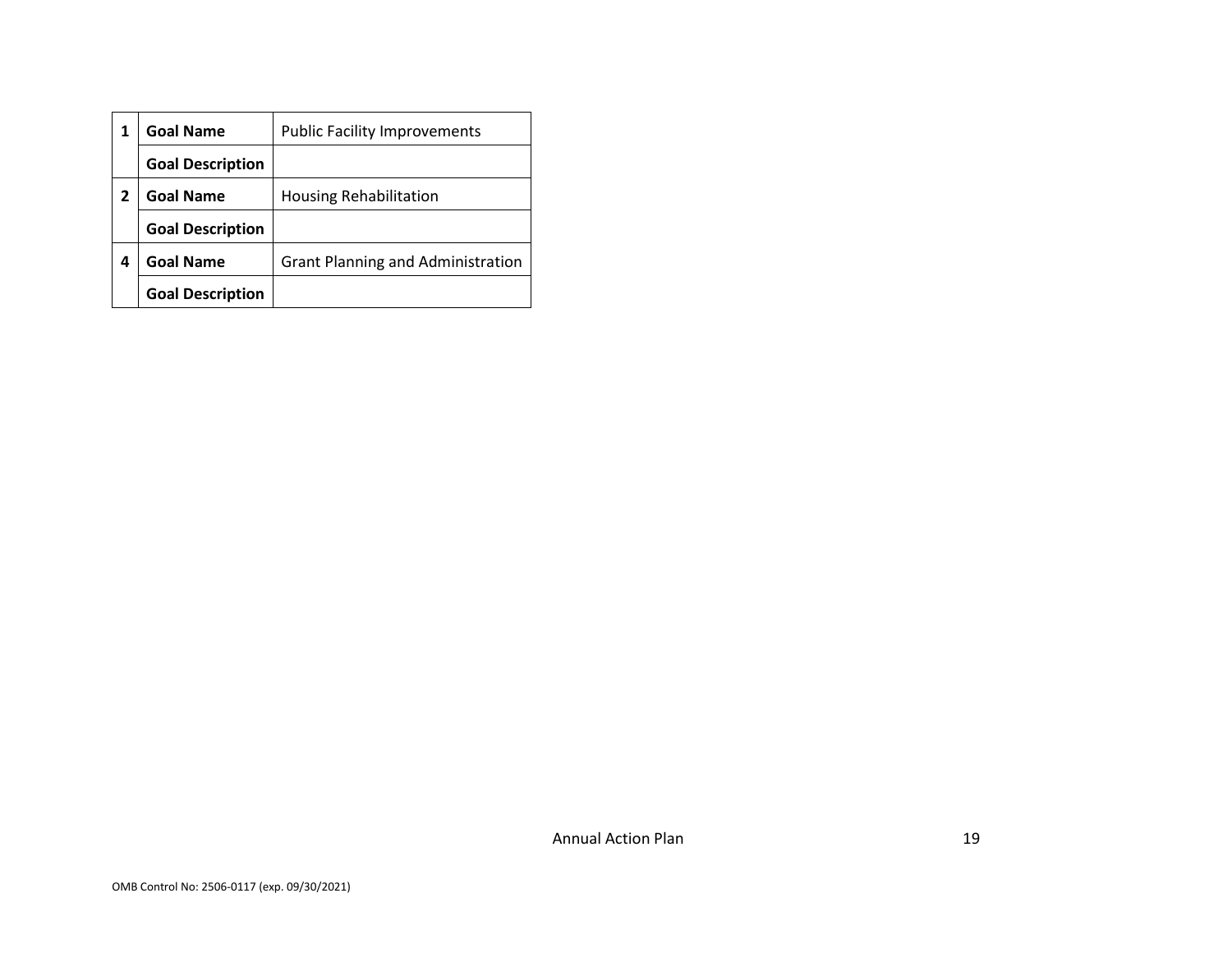## **Projects**

## **AP-35 Projects – 91.220(d) Introduction**

The one-year 2021 Action Plan identifies specific activities which are to be conducted in support of many of the priorities and objectives outlined in the 2019-2023 five-year Consolidated Plan for the City of Rome, GA. It is anticipated that the majority of the objectives identified will be met and or exceeded. The one-year Action Plan is updated and presents the specific programs and projects to be implemented in 2021 along with their respective funding sources and allocations.

#### **Projects**

| Ħ | <b>Project Name</b> |
|---|---------------------|
|   |                     |

**Table 7 - Project Information**

#### **Describe the reasons for allocation priorities and any obstacles to addressing underserved needs**

Funding priorities are consistent with those outlined in the 2019-2023 Consolidated Plan. The City will continue to encourage and seek input from the community on conditions and needs through publich hearings, Rome City Commission meetings, Rome City Committee meetings, City departmental meetings, social media, public events and general converstions with non-profit and public service providers along with citizens. Community Development staff will continue to make numerous contacts within the community that are conduits for learning about the needs of our residents.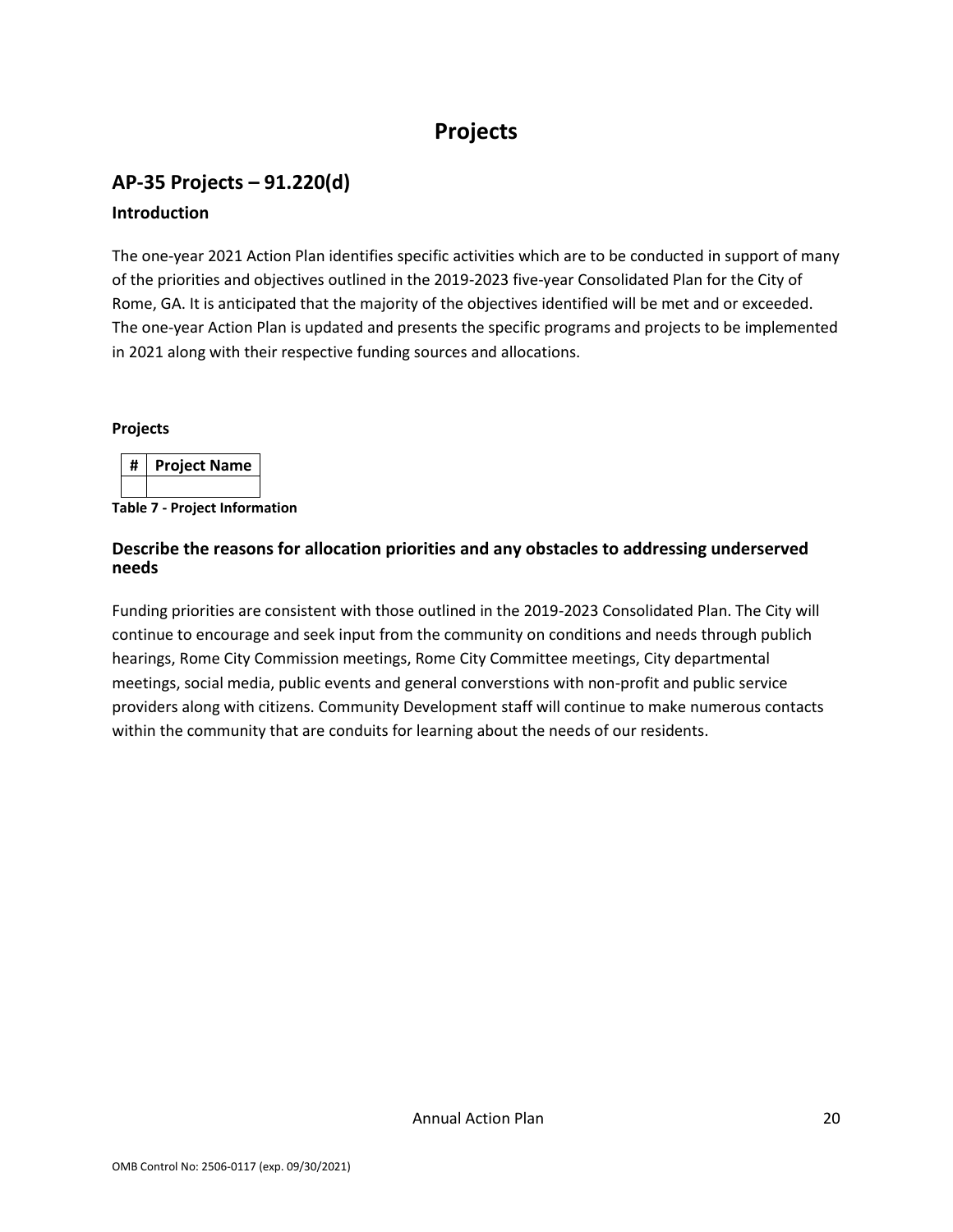## **AP-38 Project Summary**

**Project Summary Information**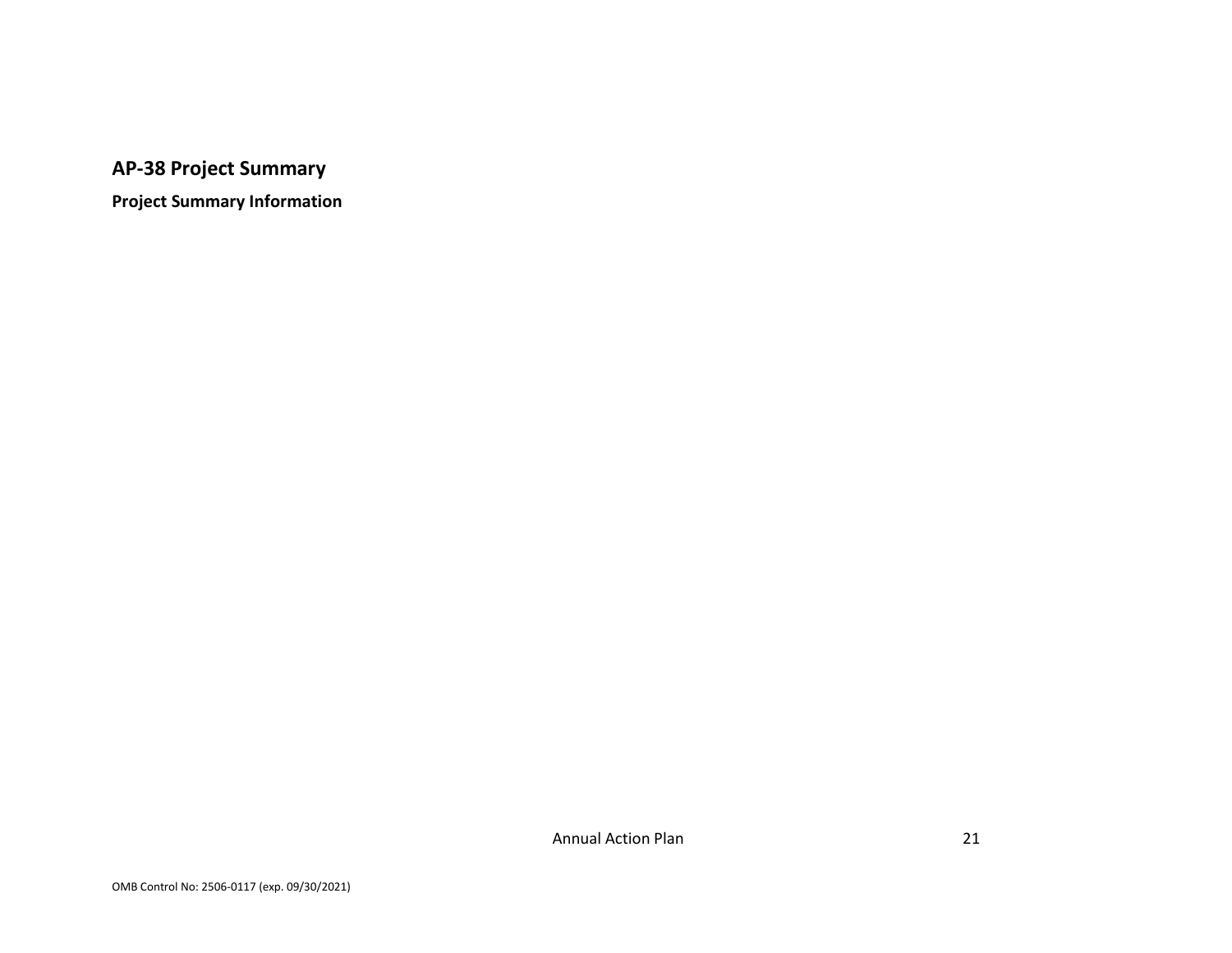## **AP-50 Geographic Distribution – 91.220(f)**

## **Description of the geographic areas of the entitlement (including areas of low-income and minority concentration) where assistance will be directed**

Approximately 37% of the 2021 CDBG funds will be used in the low/mod census tracts in the City of Rome for sidewalk replacement/improvements. The remaining funds for the Housing Rehabilitation program will be funded on a city-wide basis and the need is based on household income. However, the majority of those assisted through the housing rehabilitation program typically fall within the targeted census tracts.

#### **Geographic Distribution**

| <b>Target Area</b>                | <b>Percentage of Funds</b> |  |
|-----------------------------------|----------------------------|--|
| 51% and greater LMI Census Tracts |                            |  |
| City-wide Effort                  |                            |  |

#### **Table 8 - Geographic Distribution**

#### **Rationale for the priorities for allocating investments geographically**

The majority of local need for these type services fall within neighborhoods within the low income census tracts.

#### **Discussion**

N/A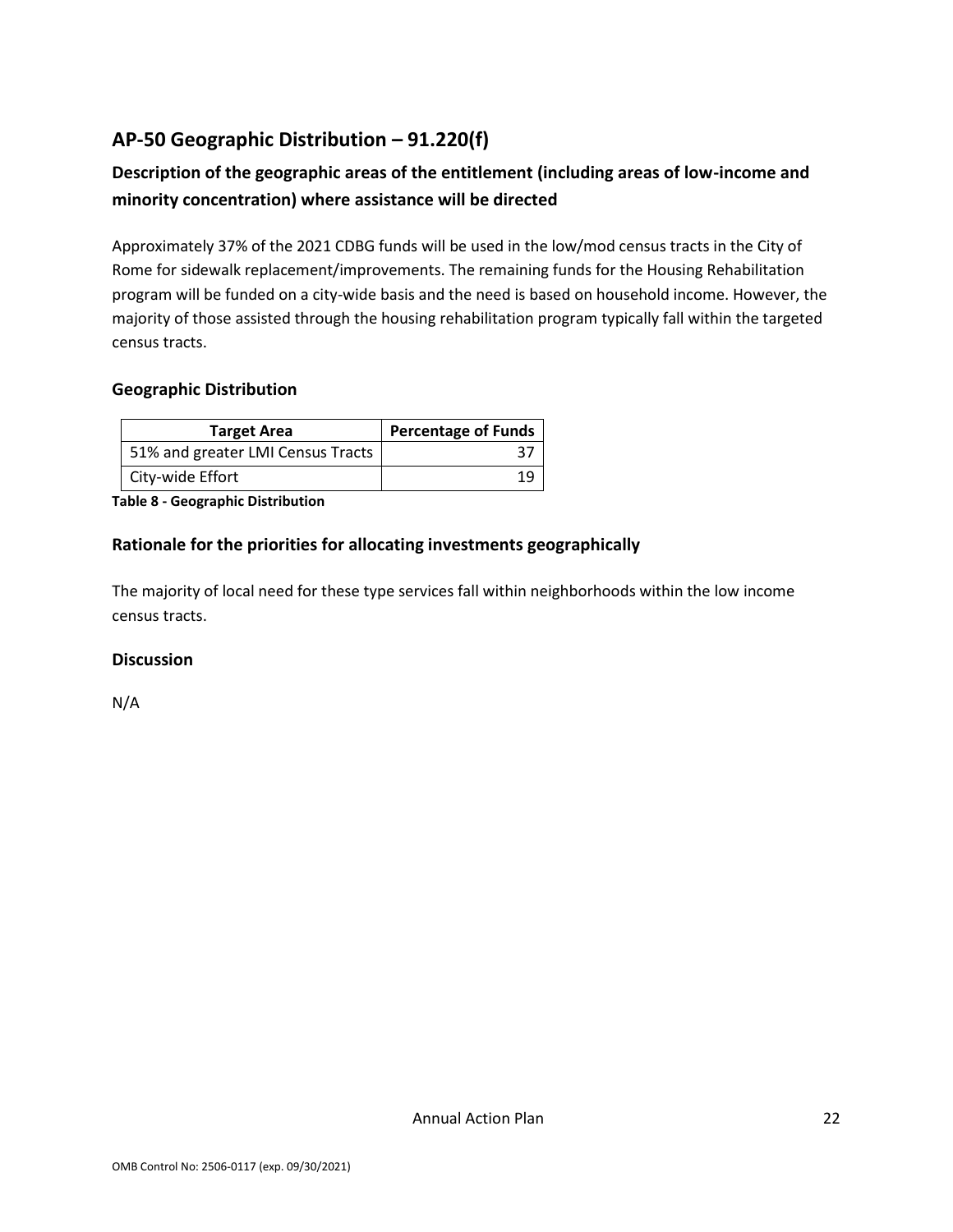## **Affordable Housing**

## **AP-55 Affordable Housing – 91.220(g)**

#### **Introduction**

The City of Rome has administered a very successful rehabilitation program through the CDBG program for many years.. This program allows income elible homeowners to apply for financial assistance to address much needed repairs to their homes. The City plans to continue funding this program each year as long as the demand remains (continually waiting list). To date over 116 homeowners have been assisted since the program began in 2007. The City of Rome also receives funds from the Georgia Department of Community Affairs through their CHIP program (funded with HOME dollars) which allows construction of new single family homes to be sold to low/mod income homebuyers.

| One Year Goals for the Number of Households to be Supported |  |  |
|-------------------------------------------------------------|--|--|
| <b>Homeless</b>                                             |  |  |
| Non-Homeless                                                |  |  |
| Special-Needs                                               |  |  |
| Total                                                       |  |  |
|                                                             |  |  |

**Table 9 - One Year Goals for Affordable Housing by Support Requirement**

| One Year Goals for the Number of Households Supported Through |  |  |
|---------------------------------------------------------------|--|--|
| <b>Rental Assistance</b>                                      |  |  |
| The Production of New Units                                   |  |  |
| Rehab of Existing Units                                       |  |  |
| <b>Acquisition of Existing Units</b>                          |  |  |
| Total                                                         |  |  |
|                                                               |  |  |

**Table 10 - One Year Goals for Affordable Housing by Support Type**

#### **Discussion**

The City of Rome's affordable housing strategy is to continue to provide assistance to low/mod income homeowners by funding the Housing Rehabilitation Program through CDBG dollars and to regulary seek CHIP funding from the GA Department of Community Affairs in order to continue constructing new single family housing. The City will also partner with and support agencies where possibile in the creation of affordable housing through their obtaining funding from the state through the Low Income Housing Tax Credit Program.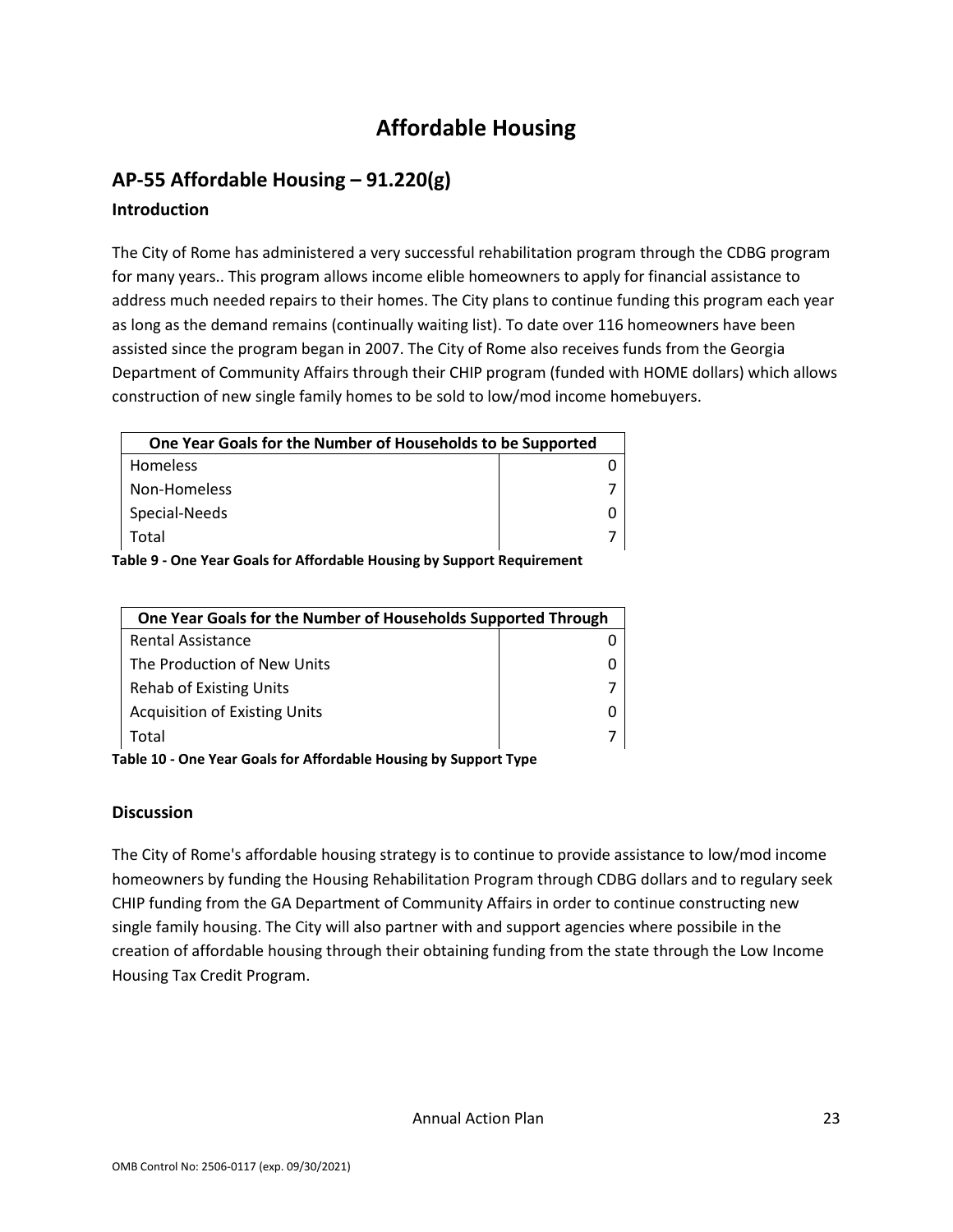# **AP-60 Public Housing** *–* **91.220(h)**

#### **Introduction**

The City of Rome does not plan to undertake capital improvements in 2021 that directly affect public housing. The City and Northwest GA Housing Authority were awarded a Choice Neighborhood Planning Grant in the fall of 2019 to create a transformation plan for a targered neighborhood in East Rome (located census tract 16). The public housing complex to be addressed is John Graham Homes. The City and NWGHA look forward to this planning period to create a plan that will benefit all that live in the neighborhood and identifies implementation opportunities once completed.

#### **Actions planned during the next year to address the needs to public housing**

There are no specific actions planned during 2021 to address the needs for public housing. The NWGHA does a great job at accessing these needs and has changed the face of public housing in Rome and Rockmart Georgia.

## **Actions to encourage public housing residents to become more involved in management and participate in homeownership**

The City of Rome does not plan to become directly involved in the management of the NWGHA.

## **If the PHA is designated as troubled, describe the manner in which financial assistance will be provided or other assistance**

N/A

#### **Discussion**

The City of Rome and Northwest Georgia Housing Authority continue to support each others efforts as redevelopment opportunities of low income areas arise. Both agencies have a great working relationship.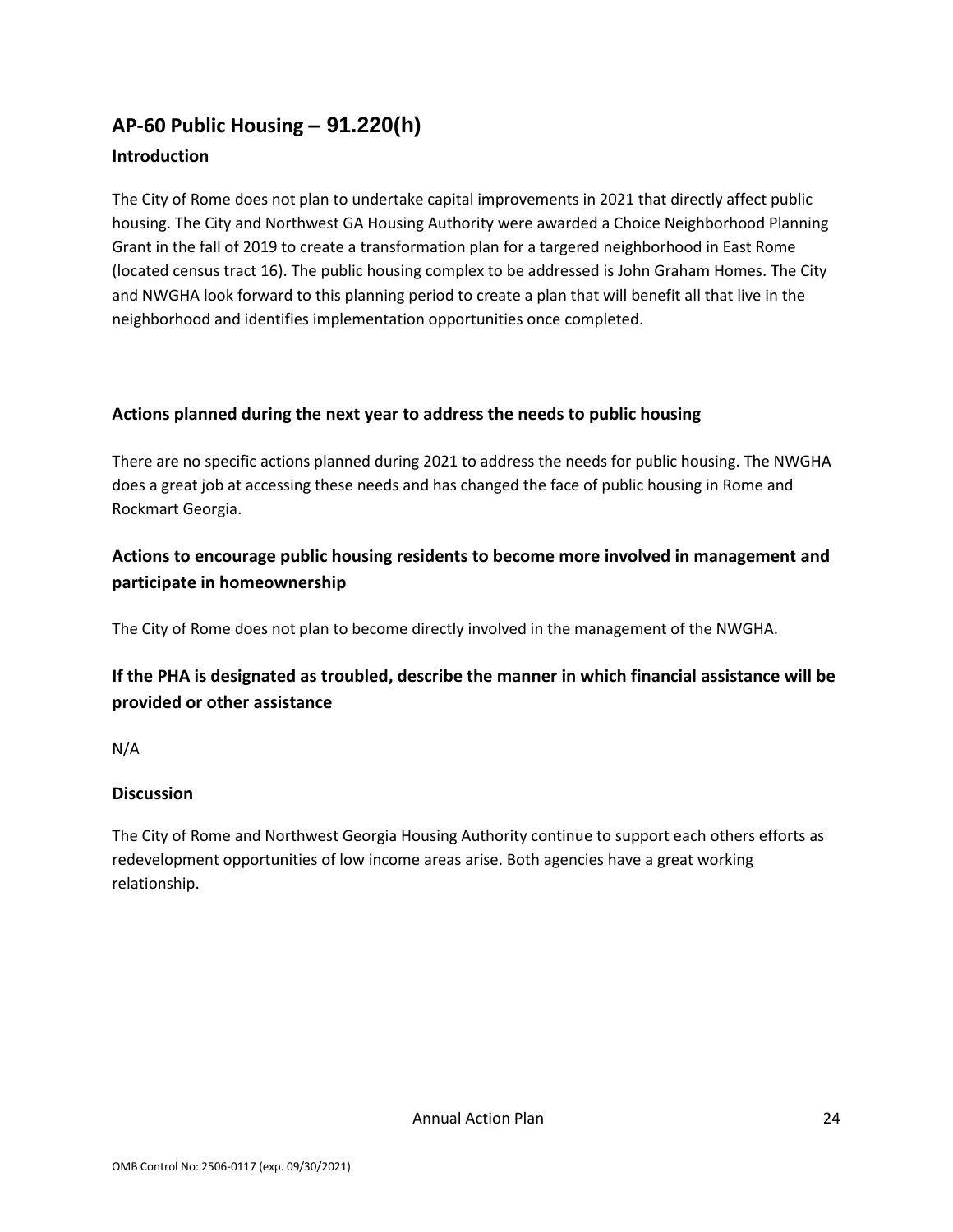## **AP-65 Homeless and Other Special Needs Activities – 91.220(i)**

#### **Introduction**

With respect to homelessness, the Annual Action Plan must include the jurisdiction's strategy for reducing and ending homelessness through:

- 1. Helping low-income families avoid becoming homeless;
- 2. Reaching out to homeless person and assessing their individual needs;
- 3. Addressing the emergency shelter and transitional housing needs of homeless persons; and
- 4. Helping homeless persons (especially any persons that are chronically homeless) make the transition to permanent housing and independent living.

## **Describe the jurisdictions one-year goals and actions for reducing and ending homelessness including**

## **Reaching out to homeless persons (especially unsheltered persons) and assessing their individual needs**

The City of Rome will coordinate new efforts with agencies that provide services to the homeless population through a partnership with United Way. This will help us better understand the needs and support the agencies require. A newly formed Interagency Coucil on Poverty and Homelessness was formed late in 2019 between the City of Rome, United Way and Floyd County, each contributing local funds towards the salary of one part-time employee to update the local 10 year plan to end homelessness. During the 2021 calendar year the goal is to meet with local services providers to identify gaps of service and highlight overlaps where new partnerships could be formed.

#### **Addressing the emergency shelter and transitional housing needs of homeless persons**

The City of Rome will continue to support local public service agencies efforts that assist individuals and families with transitional housing needs.

**Helping homeless persons (especially chronically homeless individuals and families, families with children, veterans and their families, and unaccompanied youth) make the transition to permanent housing and independent living, including shortening the period of time that individuals and families experience homelessness, facilitating access for homeless individuals and families to affordable housing units, and preventing individuals and families who were recently homeless from becoming homeless again**

The City of Rome will continue to support public service agencies and providers within the City such as Salvation Army, William S. Davies Homeless Shelter, Action Ministries and others by offering support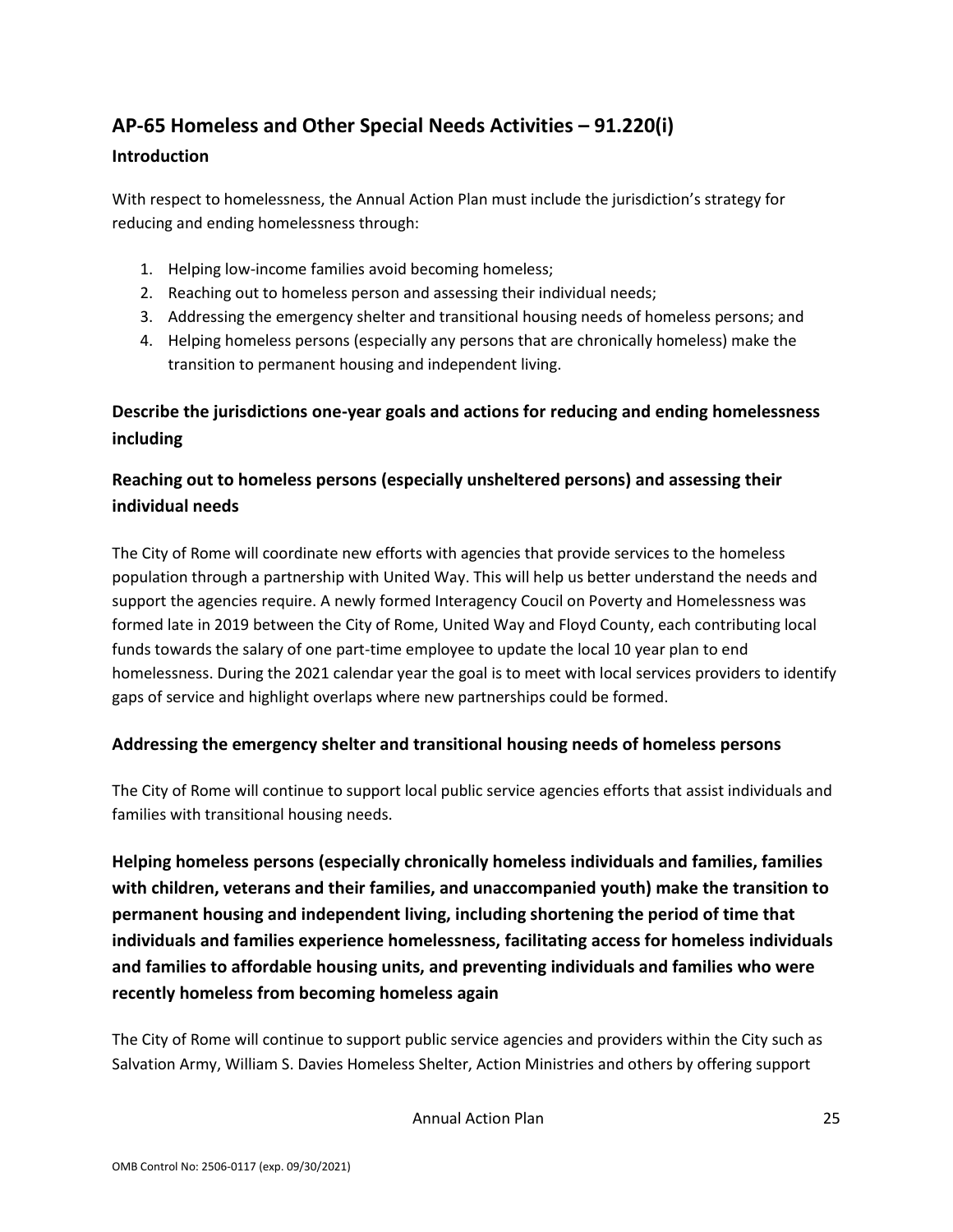letters for federal or state funding and providing technical assistance whenever possible.

**Helping low-income individuals and families avoid becoming homeless, especially extremely low-income individuals and families and those who are: being discharged from publicly funded institutions and systems of care (such as health care facilities, mental health facilities, foster care and other youth facilities, and corrections programs and institutions); or, receiving assistance from public or private agencies that address housing, health, social services, employment, education, or youth needs.**

The City of Rome will continue to support public service agencies and providers that assist low-income individuals and families who are likely to become homeless within the City such as Salvation Army, William S. Davies Homeless Shelter, Action Ministries and others by offering support letters for federal or state funding and providing technical assistance whenever possible.

#### **Discussion**

The City of Rome is a small CDBG grantee and does not receive direct allocation of funding to address homelessness.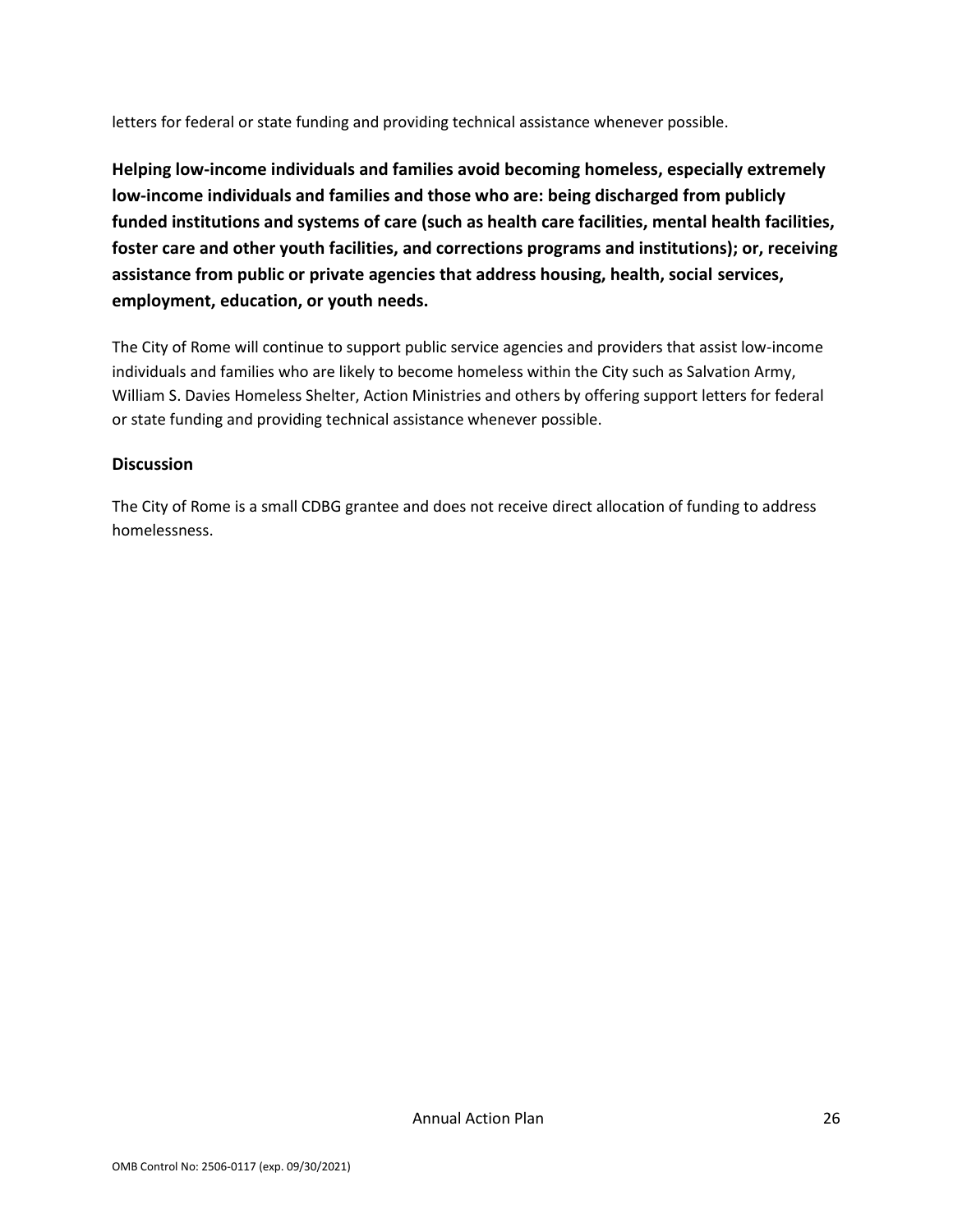## **AP-75 Barriers to affordable housing – 91.220(j)**

#### **Introduction:**

The City of Rome has public policies that can affect the cost of housing and the ability to develop, maintain, and improve affordable housing. These policies include building permits with minimum lot size requirements, set back restrictions, zoning requirements and other building codes. These fees and requirements add to the final cost of housing.

The City of Rome does not provide waivers of building fees associated with affordable housing. However, the Community Development Department meets with City Officials and Building Officials regularly to discuss ways the fees could be waived or reduced on the request of developers for the construction of new or rehabilitation of existing affordable housing.

**Actions it planned to remove or ameliorate the negative effects of public policies that serve as barriers to affordable housing such as land use controls, tax policies affecting land, zoning ordinances, building codes, fees and charges, growth limitations, and policies affecting the return on residential investment**

Based on the impediment listed above indentified in the 2018 Analysis of Impediments to Fair Housing Choice, the City will convene a discussion among City leaders, city staff and the affected community stakeholders to review the effects and possible barriers the local zoning ordinances may have towards creation of affodable housing.

Many discussions have transpired on this subject and the local Unified Land and Development Code (ULDC) in place for the City of Rome is currently being studied and re-written. This will be an 18 month process with requiring substantial community involvement and input.

#### **Discussion:**

N/A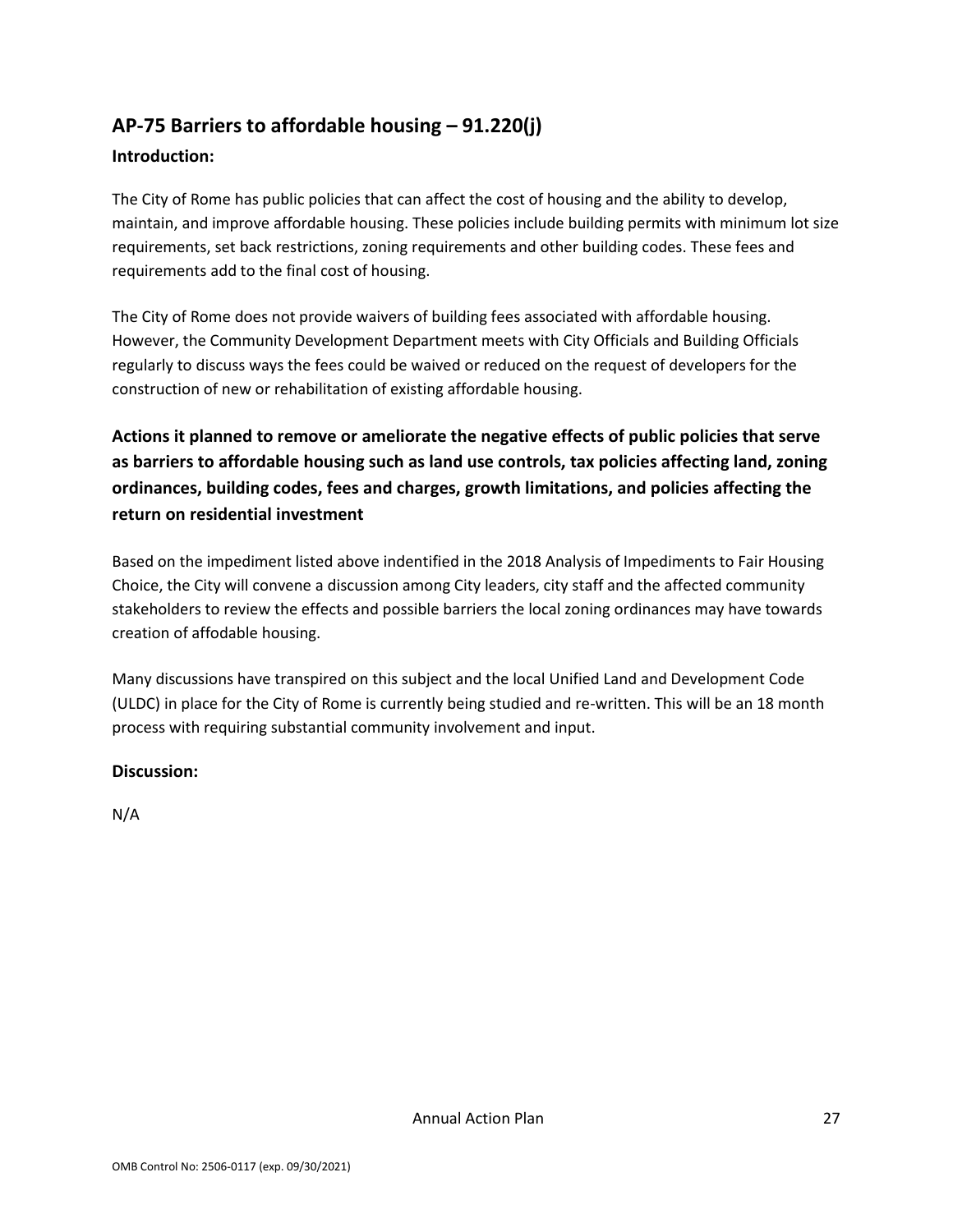## **AP-85 Other Actions – 91.220(k)**

#### **Introduction:**

The Annual Action Plan must describe the jurisdiction's planned actions to carry out the following strategies outlined in the Consolidated Plan: -Foster and maintain affordable housing; -Evaluate and reduce lead-based paint hazards; -Reduce the number of poverty-level families; -Develop institutional structure; and -Enhance coordination

#### **Actions planned to address obstacles to meeting underserved needs**

The City of Rome will partner with the Northwest Georgia Housing Authority in a combined effort to create a transformation plan using the Choice Neighborhoods Planning grant recieved in 2019 for revitalization of John Graham Homes (public housing) and the surrounding neighborhood.

Once the planning period is complete (24 months) The next step will be to find additional funds for implementation. The CNI grant also includes approximately \$1 million dollars for an action acitivity that will be identified during the planning phase.

#### **Actions planned to foster and maintain affordable housing**

The following actions will be taken to help foster and maintain affordable housing in Rome: -Continued partnerships with Habitat for Humanity, the Northwest Georgia Housing Authority, private developers and the South Rome Redevelopment Agency/Corporation. -Probable 2021 CHIP application to DCA to continue the Single Family Housing Development program. -Support letters to nonprofit agencies of groups who apply for funding under Georgia's Continuum of Care for homeless and other special needs populations. -Support letters to private developers who involve the Low Income Housing Tax Credit program in their developments. -Continue review of local ordinances and processes to insure that these do not pose a barrier to provision of affordable housing.

#### **Actions planned to reduce lead-based paint hazards**

The City of Rome is addressing lead based paint issues through the city-wide Housing Rehabilitation Program. The City of Rome employees certified staff in the Rome/Floyd Building Inspection Department as a Lead Based Paint Risk Inspector. The City now has the ability to test houses on a local level and bid out the abatement or iterim control work that is needed to each home prior to the regular rehabilitation work beginning. The majority of the homes assisted through the local housing rehabilitation program were built prior to 1978.

#### **Actions planned to reduce the number of poverty-level families**

No actions are planned with CDBG Program funds during the Program Year 2021 that are directly related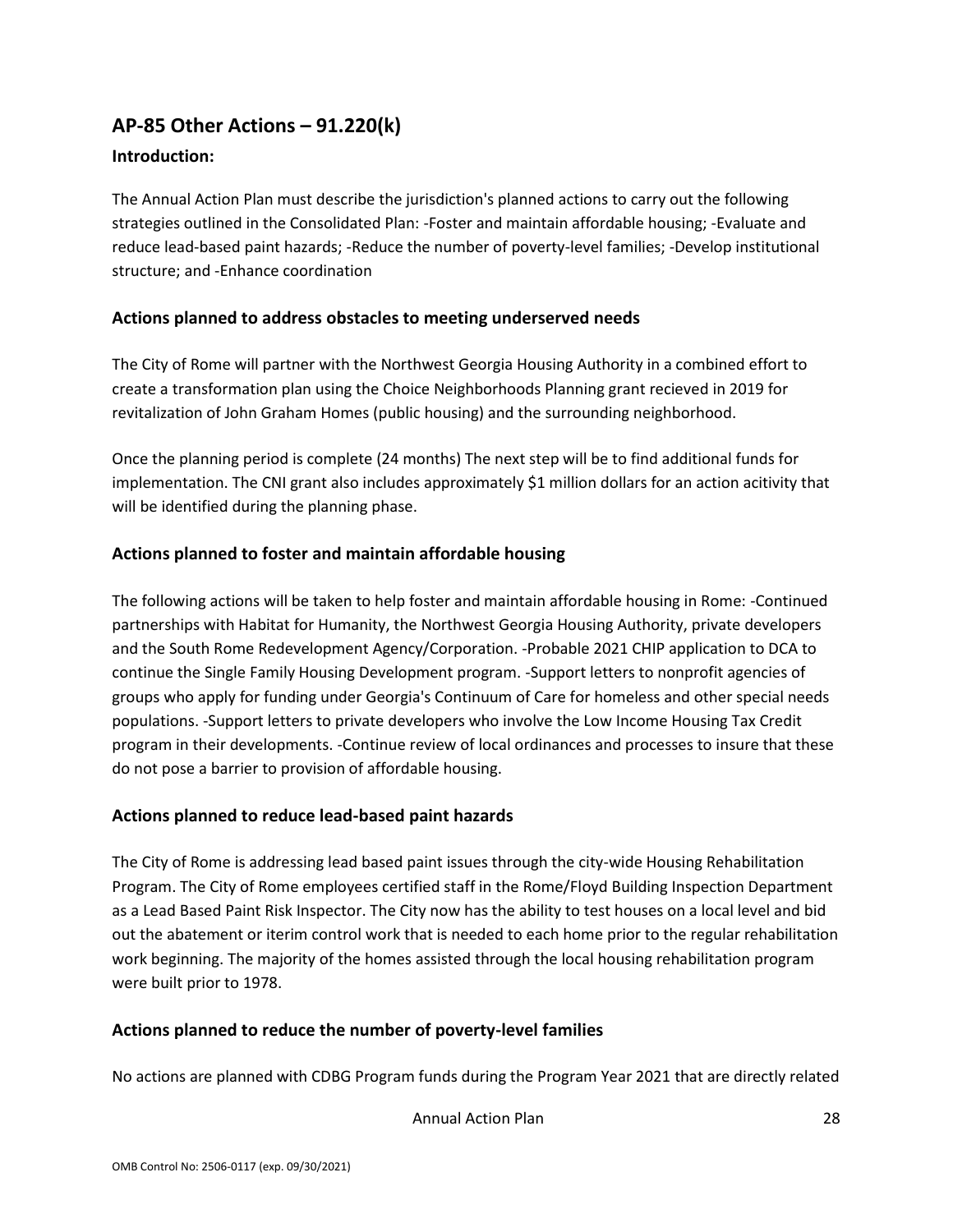to reducing the number of poverty level families. The City of Rome believes that its many partnerships with other agencies that are meant to improve job availability in our community address this need in an adequate manner.

#### **Actions planned to develop institutional structure**

The City of Rome's current institutional structure includes many service agencies including the Northwest Georgia Housing Authority, Habitat for Humanity, Action Ministries, United Way, South Rome Redevelopment Agency/Corporation, William S. Davies Homeless Shelter, Rome Salvation Army, Highland Rivers,Hospitality House and Community Kitchen.

Rome believes the current structure is strong and sufficient for community needs. Rome staff will make efforts to stay in contact with these agencies throughout the plan period.

### **Actions planned to enhance coordination between public and private housing and social service agencies**

The City of Rome will continue to be involved with numerous cooperative groups of agencies such as a revamped Homeless Committee, Rome/Floyd Housing Team, Habitat for Humanity, Appalachian Housing and Redevelopment Corporation, South Rome Redevelopment Agency, Action Ministries and the Northwest Georgia Housing Authority. The majority of the agencies identified are members of the local housing team. The City will make an effort to foster regular quarterly meetings with this group to stay informed of housing needs as they change locally and look for additional funding sources that can be used to address needs of the community.

#### **Discussion:**

#### Fair Housing Goals

The City of Rome and the Northwest Georgia Housing Authority partnered together to complete an Analysis of Impediments to Fair Housing in 2018. The AI identified the following fair housing goals based on the research and findings. The goals will direct strategies to alleviate fair housing issues and contributing factors.

1. Increase mobility for residents seeking access to areas of greater opportunity: For many low-income households in Rome, opportunities to move to a range of neighborhoods within the city are hampered by lack of affordable housing, inability to find a rental unit that will accept housing choice vouchers, moving costs, and lack of information about available housing. Public housing and housing choice voucher holders tend to be concentrated in R/ECAP census tracts and neighborhoods in South and East Rome. While many residents desire to remain in these neighborhoods, others may wish to move to other parts of the city or Floyd County, and should be supported in doing so. Additionally, homeownership rates indicate that African American and Latino households are less likely to own their homes than whites, and continued homeowner counseling and downpayment assistance would expand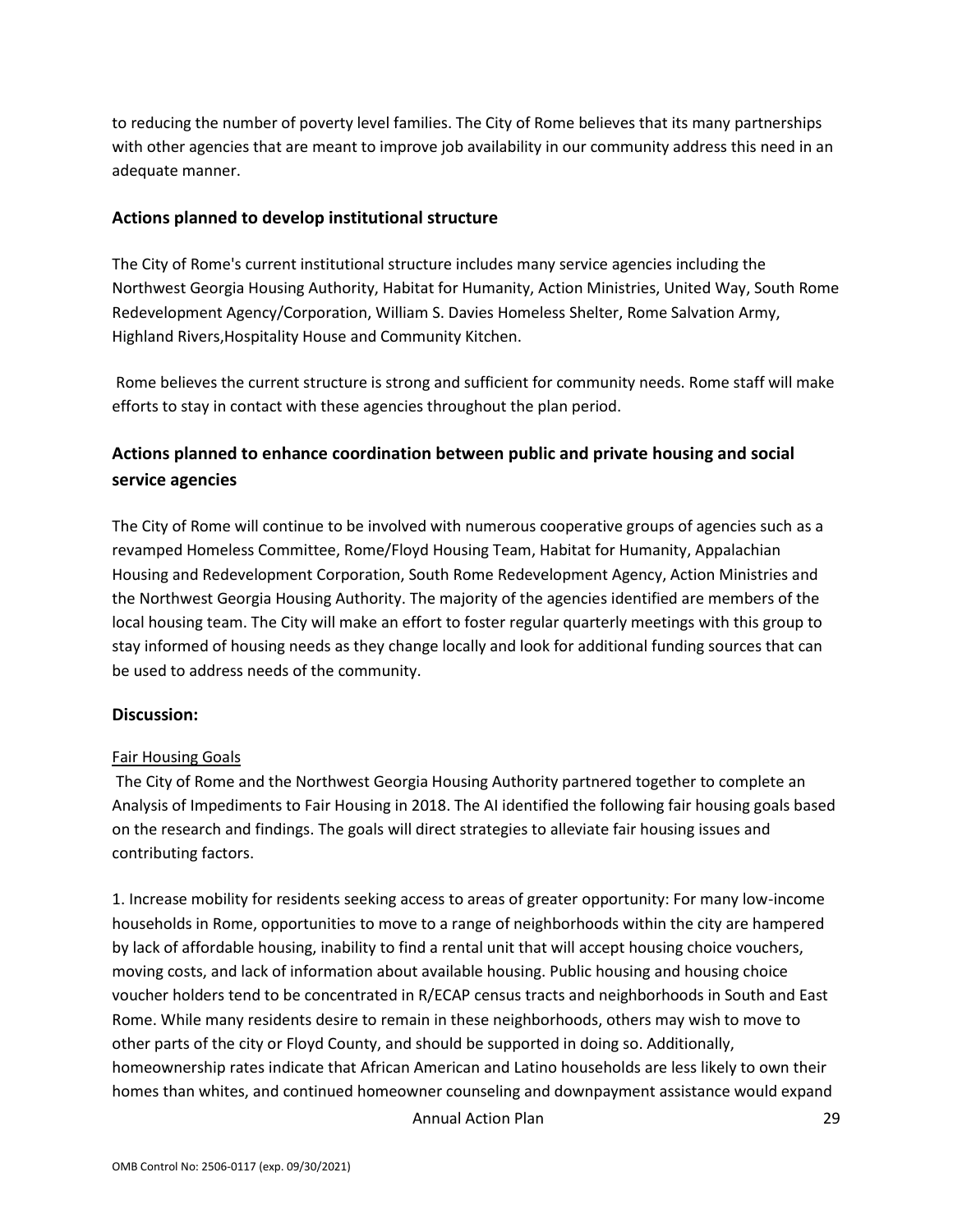housing opportunities for these households.

2. Focus community development activities in disinvested neighborhoods: This study identified one area including parts of downtown and West Rome as a Racially and Ethnically Concentrated Area of Poverty (R/ECAP). Additionally, block groups in the South Rome and East Rome neighborhoods have populations that are more than 50% people of color and poverty rates of over 40%. Stakeholders note that deteriorated and abandoned properties and code enforcement issues are more prevalent in these neighborhoods than in other parts of the city. They also identify the need for public investment in these areas, and continued revitalization efforts to improve economic opportunity and jobs access, and reduce poverty.

3. Support new construction of affordable housing in high opportunity areas: Over 40% of households in Rome face one or more housing needs, the most common of which is affordability. Continued development of new affordable units in areas with access to quality schools, job opportunities, and other critical community resources will expand housing opportunities for these households and increase affordability in high opportunity areas of the city.

4. Increase accessible housing options for people with disabilities: The AFH identified several opportunities to increase housing opportunity for and better address the needs of disabled persons in Rome. The Rome-Floyd County Unified Land Development Code should be reviewed and amended to treat personal care homes that meet the ordinance's definition of a household in the same manner as other single-family housing. Additionally, spacing requirements that specify a distance of at least 1,500 feet between personal care homes with more than two persons should be eliminated.

5. Provide fair housing education and outreach to protected classes: The City of Rome and NWGHA (including through the Appalachian Housing Counseling Agency) have made progress in developing educational materials and programs about fair housing over the last few years. However, many residents, landlords, and social service providers still lack information about fair housing rights, responsibilities, and where to report a fair housing complaint. The City can improve its fair housing education efforts by developing targeted curriculums for specific groups (such as residents, landlords, or city staff) and planning to hold at least one fair housing education event or presentation per quarter in cooperation with various community organizations.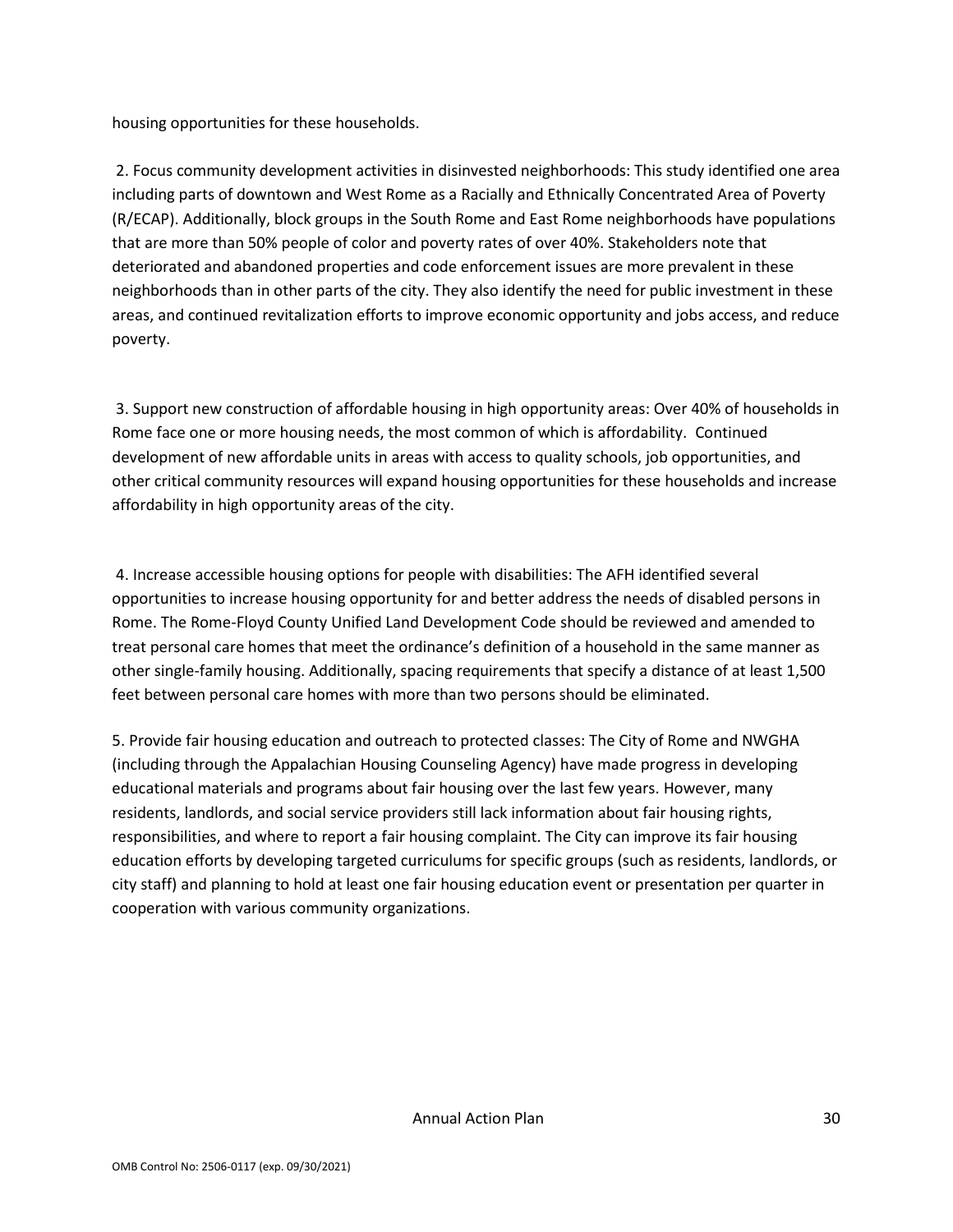## **Program Specific Requirements AP-90 Program Specific Requirements – 91.220(l)(1,2,4)**

#### **Introduction:**

The City anticipates that the only funds available for the 2021 projects identified will be CDBG funds. These funds will be used for the design and construction of new sidewalks and/or rehabilitation of existing sidewalks in the low/mod income census tracts of Rome; the Housing Rehabilitation program; building improvements and upgrades to the Rebecca Blaylock Chid Development Center, and for Planning/Administration of the programs.

#### **Community Development Block Grant Program (CDBG) Reference 24 CFR 91.220(l)(1)**

Projects planned with all CDBG funds expected to be available during the year are identified in the Projects Table. The following identifies program income that is available for use that is included in projects to be carried out.

| 1. The total amount of program income that will have been received before the start of the next   |          |
|---------------------------------------------------------------------------------------------------|----------|
| program year and that has not yet been reprogrammed                                               | $\Omega$ |
| 2. The amount of proceeds from section 108 loan guarantees that will be used during the year to   |          |
| address the priority needs and specific objectives identified in the grantee's strategic plan.    | $\Omega$ |
| 3. The amount of surplus funds from urban renewal settlements                                     | $\Omega$ |
| 4. The amount of any grant funds returned to the line of credit for which the planned use has not |          |
| been included in a prior statement or plan                                                        | $\Omega$ |
| 5. The amount of income from float-funded activities                                              | $\Omega$ |
| <b>Total Program Income:</b>                                                                      | 0        |
|                                                                                                   |          |

#### **Other CDBG Requirements**

| 1. The amount of urgent need activities                                            | 0      |
|------------------------------------------------------------------------------------|--------|
| 2. The estimated percentage of CDBG funds that will be used for activities that    |        |
| benefit persons of low and moderate income. Overall Benefit - A consecutive period |        |
| of one, two or three years may be used to determine that a minimum overall         |        |
| benefit of 70% of CDBG funds is used to benefit persons of low and moderate        |        |
| income. Specify the years covered that include this Annual Action Plan.            | 80.00% |